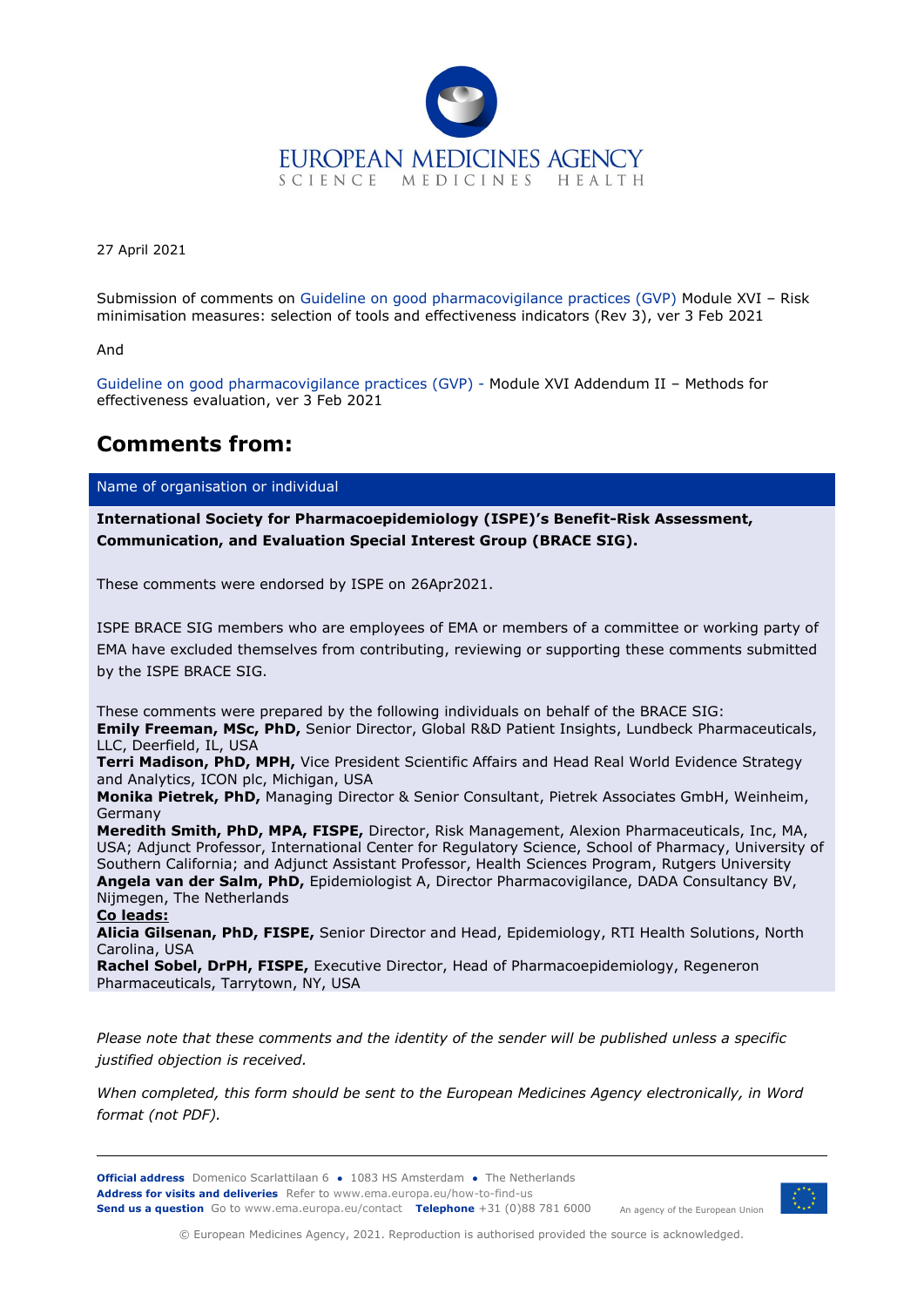## **1. General comments**

| Stakeholder number                 | General comment (if any)                                                                                                                                                                                                                                        | Outcome (if applicable)         |
|------------------------------------|-----------------------------------------------------------------------------------------------------------------------------------------------------------------------------------------------------------------------------------------------------------------|---------------------------------|
| (To be completed by the<br>Agency) |                                                                                                                                                                                                                                                                 | (To be completed by the Agency) |
|                                    | Overall, the Agency should be commended for<br>producing this update to GVP Module XVI- it<br>advances the science of risk minimization<br>significantly, particularly in terms of its inclusion of<br>principles and practices from Implementation<br>Science. |                                 |
|                                    | This document should add in a statement that<br>evaluation frameworks should be used to guide the<br>design of the risk minimization program, and cite<br>sources where different frameworks can be found.                                                      |                                 |
|                                    | The agency should be commended for its use of<br>helpful figures and graphics in this revision (and<br>Addendum 2).                                                                                                                                             |                                 |
|                                    | There are several instances within this document<br>(see Minor Comments section) where the focus<br>appears to be on regulators, and where we would<br>suggest to rephrase to also add the responsibility of<br>the MAH in the concerned process.               |                                 |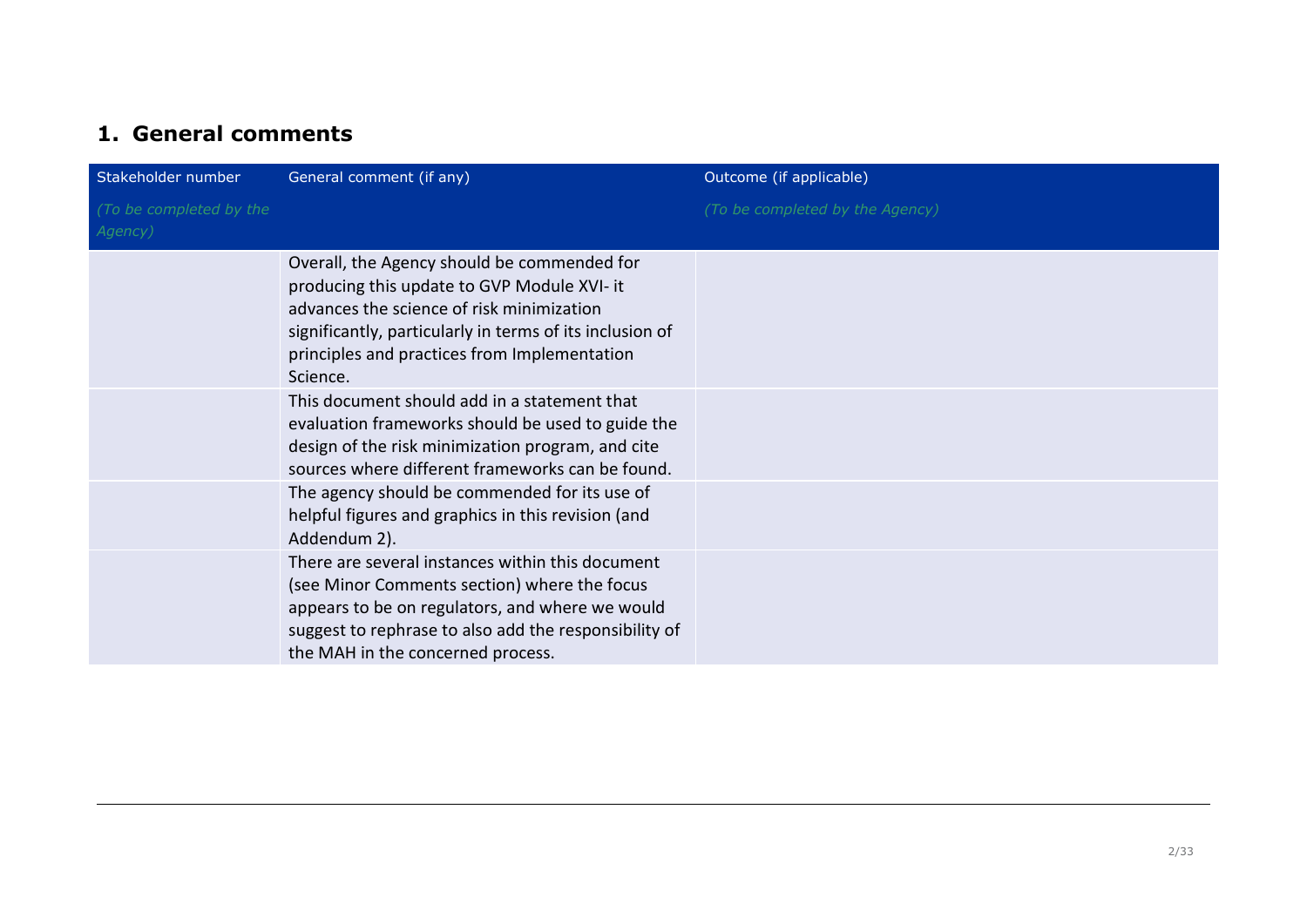## **2. Specific comments on text**

| the relevant text<br>(e.g. Lines 20-23) | Line number(s) of Stakeholder number | Comment and rationale; proposed changes                                                                                                                                                                                                                                                                                                                                                                                                                                                                                                                                                                                                                                                                                                                                                                                                                                                                                                                                                                                                                                                                                                                                                                                                                              | Outcome                         |
|-----------------------------------------|--------------------------------------|----------------------------------------------------------------------------------------------------------------------------------------------------------------------------------------------------------------------------------------------------------------------------------------------------------------------------------------------------------------------------------------------------------------------------------------------------------------------------------------------------------------------------------------------------------------------------------------------------------------------------------------------------------------------------------------------------------------------------------------------------------------------------------------------------------------------------------------------------------------------------------------------------------------------------------------------------------------------------------------------------------------------------------------------------------------------------------------------------------------------------------------------------------------------------------------------------------------------------------------------------------------------|---------------------------------|
|                                         | (To be completed by<br>the Agency)   | (If changes to the wording are suggested, they should be<br>highlighted using 'track changes')                                                                                                                                                                                                                                                                                                                                                                                                                                                                                                                                                                                                                                                                                                                                                                                                                                                                                                                                                                                                                                                                                                                                                                       | (To be completed by the Agency) |
| Pg 4, Line 124-<br>125                  |                                      | Comment: As written, it is unclear if additional risk<br>minimisation material should be included in the annexes<br>of the RMP. We strongly recommend to not include<br>these as RMP annexes. The RMP should state what the<br>measures will be (eg, pt alert card, HCP checklist) and<br>why. Product Information Annex IID is where the key<br>messages are listed for each included aRMM (and the<br>messages are carefully reviewed/agreed with PRAC/EMA,<br>often over a few iterations prior to recommendation for<br>authorization). This way there is agreement with the key<br>messages, and then the materials can be adapted by<br>local affiliates (eg, mode - online, paper, etc.) plus adapt<br>to each local NCA requirements). It would be<br>burdensome to revise the RMP Annexes for each<br>country's materials to be appended to the RMP as they<br>become available.<br>Proposed change (if any): Explicitly state that the aRMM<br>do not need to be included in the RMP annexes, and that<br>the selected measures (such as Patient Card, HCP<br>Brochure or Checklist, etc.) should be listed in Annex IID<br>of the Product Information along with proposed key<br>messages for each measure.<br>Minor: Add "right route of administration" |                                 |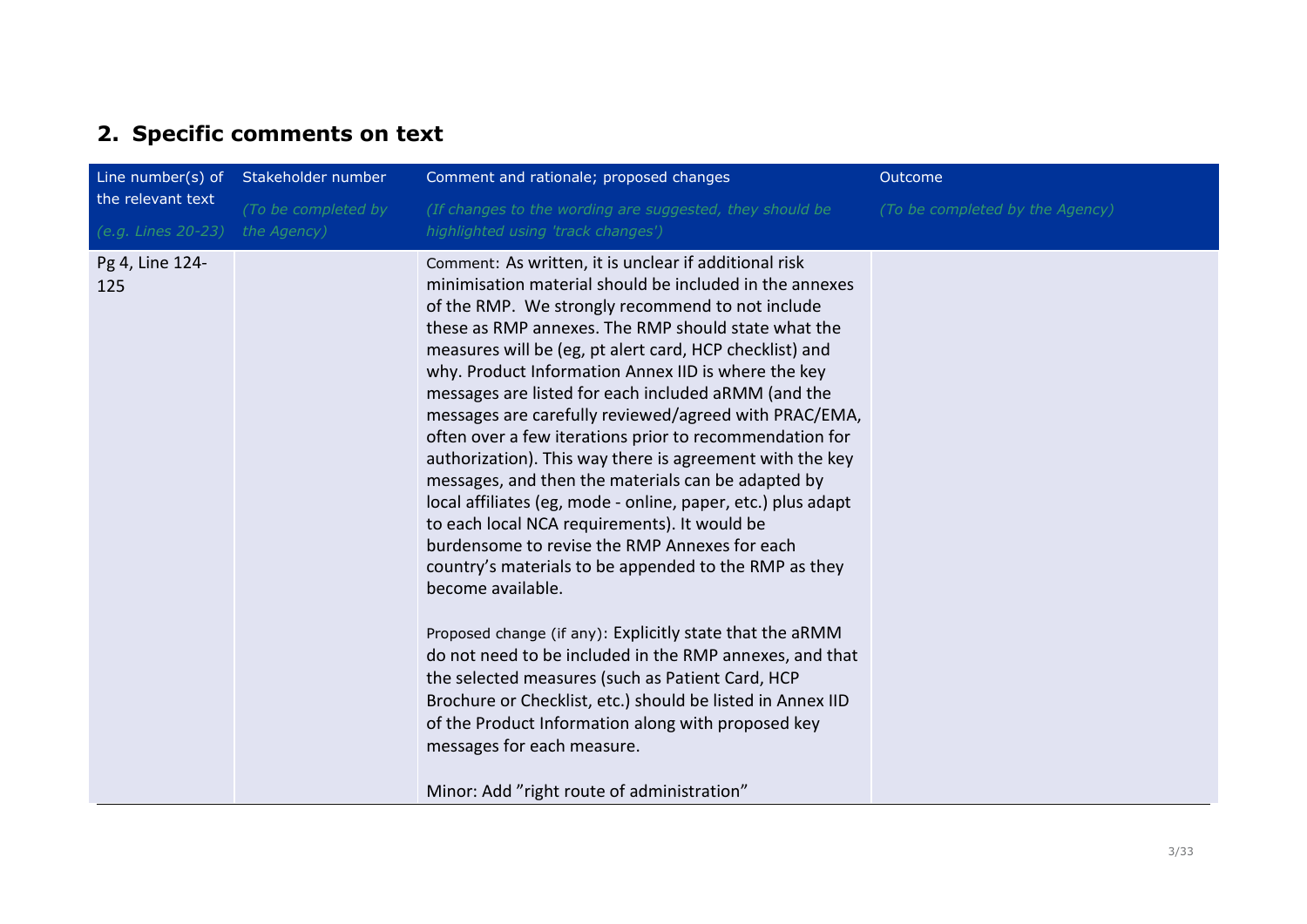| Line number(s) of         | Stakeholder number  | Comment and rationale; proposed changes                                                                                                                                                                                                                                                                                                                                                                                                                                                                                                                                                                                               | Outcome                         |
|---------------------------|---------------------|---------------------------------------------------------------------------------------------------------------------------------------------------------------------------------------------------------------------------------------------------------------------------------------------------------------------------------------------------------------------------------------------------------------------------------------------------------------------------------------------------------------------------------------------------------------------------------------------------------------------------------------|---------------------------------|
| the relevant text         | (To be completed by | (If changes to the wording are suggested, they should be                                                                                                                                                                                                                                                                                                                                                                                                                                                                                                                                                                              | (To be completed by the Agency) |
| (e.g. Lines 20-23)        | the Agency)         | highlighted using 'track changes')                                                                                                                                                                                                                                                                                                                                                                                                                                                                                                                                                                                                    |                                 |
| Pg 4, Line 133            |                     | Comment: "Additional RMM should be completely<br>separated from promotional activities." Is a clear but<br>high-level concept, and local NCA assessments of this<br>educational vs. promotional perception may vary in our<br>experience, and Patient Support Programs can be useful<br>for aRMM material distribution<br>Proposed change (if any): Suggest emphasizing that these<br>aRMM are educational materials and not promotional.<br>Furthermore, it would be helpful if the EMA could<br>comment on the role of Patient Support Programs which<br>can be instrumental in effective distribution of<br>educational materials. |                                 |
| XVI.B.2 p. 5, Line<br>148 |                     | Comment: Criteria for requiring aRMMs<br>Proposed change (if any): Suggest clarifying what is meant<br>by 'potential' for effectiveness of the aRMM and how to<br>assess this. This could mean what measures 'make sense'<br>(eg, a Prescriber Checklist for a drug only given inpatient<br>to persons in the ICU with a life-threatening infection<br>would generally not be suitable given usual ICU<br>workflow), or it could mean to actually have conducted a<br>pilot of the intervention, or could mean to conduct<br>qualitative research to assess if the measure will be<br>accepted/used vs. will be burdensome.           |                                 |
| Pg. 5 lines 150           |                     | Comment: Consider the intended behavioural changes of<br>healthcare professionals and patients during each ->                                                                                                                                                                                                                                                                                                                                                                                                                                                                                                                         |                                 |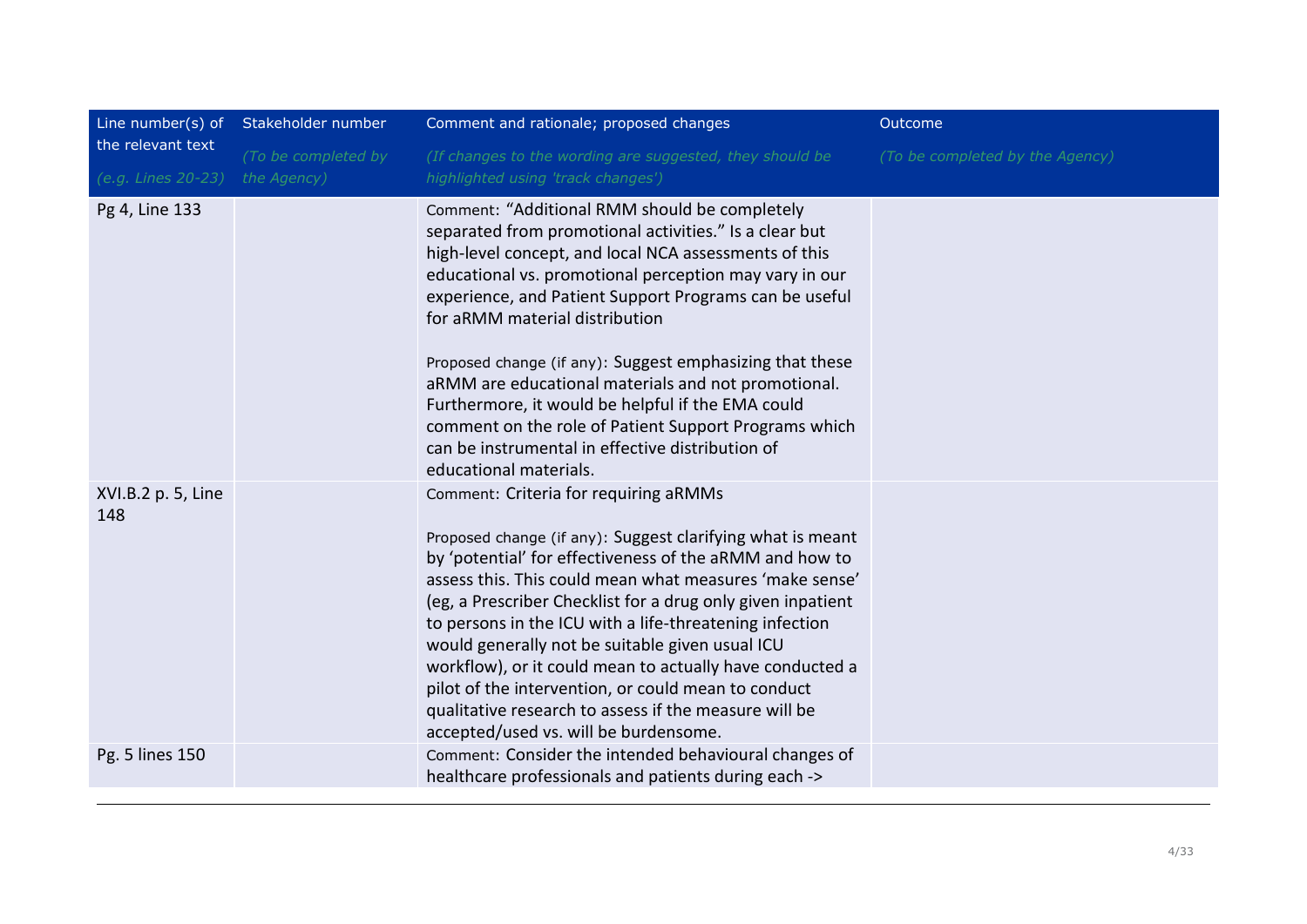|                                         | Line number(s) of Stakeholder number | Comment and rationale; proposed changes                                                                                                                                                                                                                                                                                                                                                                                                                                                                                                                                                                                                                                                                                       | Outcome                         |
|-----------------------------------------|--------------------------------------|-------------------------------------------------------------------------------------------------------------------------------------------------------------------------------------------------------------------------------------------------------------------------------------------------------------------------------------------------------------------------------------------------------------------------------------------------------------------------------------------------------------------------------------------------------------------------------------------------------------------------------------------------------------------------------------------------------------------------------|---------------------------------|
| the relevant text<br>(e.g. Lines 20-23) | (To be completed by<br>the Agency)   | (If changes to the wording are suggested, they should be<br>highlighted using 'track changes')                                                                                                                                                                                                                                                                                                                                                                                                                                                                                                                                                                                                                                | (To be completed by the Agency) |
| XVI.B.3 p. 5, line<br>161               |                                      | What about unintended consequences in creating<br>behavioral change for patients and healthcare providers?<br>Proposed change (if any): Consider documenting<br>unintended consequences within the system related to<br>intended behavioral changes.<br>Comment: Categories and tools of aRMMs. This list does<br>not include all of the aRMM tools set forth in CIOMS IX<br>Proposed change (if any): Suggest not limiting the set of<br>aRMMs to only these types/categories. Could cite them<br>only as examples and state that any type of intervention<br>that is not considered as routine pharmacovigilance<br>activities and designed to support safe and appropriate<br>use of the product would qualify as an aRMM. |                                 |
| Pg 6, Line 172-<br>174                  |                                      | Comment: Some of this text is less clear/directive.<br>Current GVP language states, "This information should<br>focus on clearly defined actions related to specific safety<br>concerns described in the RMP and should not be diluted<br>by including information that is not immediately relevant<br>to the safety concern and that is already adequately<br>presented in the SmPC or package leaflet. Educational<br>tools should refer the reader to the SmPC and the<br>package leaflet.<br>Proposed change (if any): Suggest reverting to prior text<br>and/or further clarifying what concepts such as "add                                                                                                            |                                 |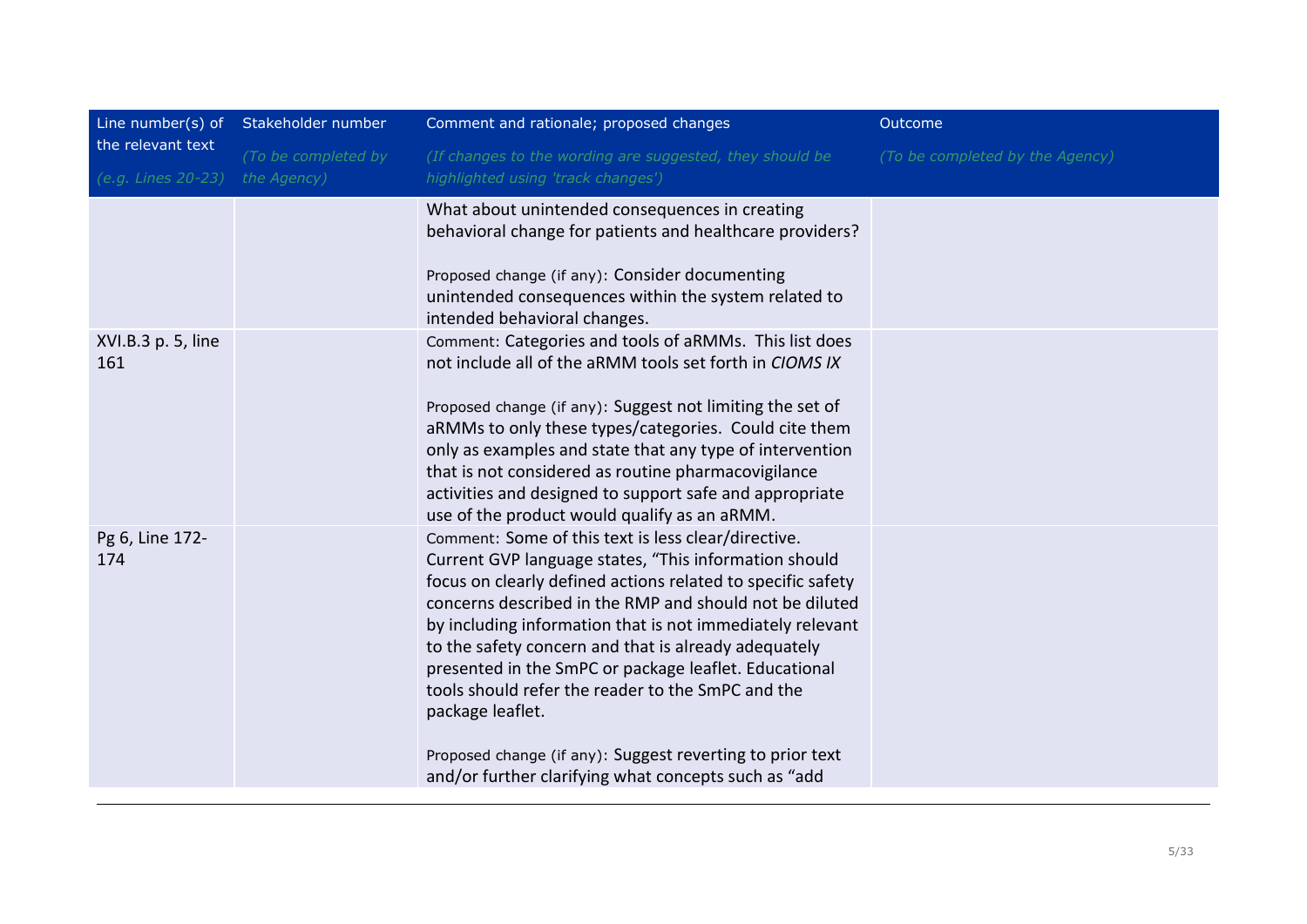|                                         | Line number(s) of Stakeholder number | Comment and rationale; proposed changes                                                                                                                                                                                                                                                                                                                                                                                                                                                                                                                                                                                                                                                                                                                                                                                                                                                                                                                                                                                                                                                          | Outcome                         |
|-----------------------------------------|--------------------------------------|--------------------------------------------------------------------------------------------------------------------------------------------------------------------------------------------------------------------------------------------------------------------------------------------------------------------------------------------------------------------------------------------------------------------------------------------------------------------------------------------------------------------------------------------------------------------------------------------------------------------------------------------------------------------------------------------------------------------------------------------------------------------------------------------------------------------------------------------------------------------------------------------------------------------------------------------------------------------------------------------------------------------------------------------------------------------------------------------------|---------------------------------|
| the relevant text<br>(e.g. Lines 20-23) | (To be completed by<br>the Agency)   | (If changes to the wording are suggested, they should be<br>highlighted using 'track changes')                                                                                                                                                                                                                                                                                                                                                                                                                                                                                                                                                                                                                                                                                                                                                                                                                                                                                                                                                                                                   | (To be completed by the Agency) |
|                                         |                                      | value beyond the SmPC and PIL" could entail.                                                                                                                                                                                                                                                                                                                                                                                                                                                                                                                                                                                                                                                                                                                                                                                                                                                                                                                                                                                                                                                     |                                 |
| XVI.B.C p. 6,<br>lines 182-185          |                                      | Comment: "When developing educational materials it is<br>therefore encouraged touser-test proposed materials<br>for readability, accessibility, etc."<br>This can vary by healthcare setting. For example,<br>products used in an inpatient setting, especially for<br>acutely serious conditions, have a completely different<br>workflow for prescribing decisions / pharmacy fulfillment<br>to the floor to be administered than outpatient / chronic<br>settings.<br>Furthermore, this could be extraordinarily burdensome if<br>local CAs require this be done in each country<br>Proposed change (if any): Need to add that they should be<br>assessed for "understandability and actionability".<br>Consider recommending use of the PEMAT to do such<br>assessments. Also, it should be specified whether results<br>of those assessments should be submitted as part of the<br>RMP. Also, please specify what types of study designs<br>are acceptable in this regard.<br>Recommend to add "suitability to the workflow of the<br>healthcare system where the product will be used" (or |                                 |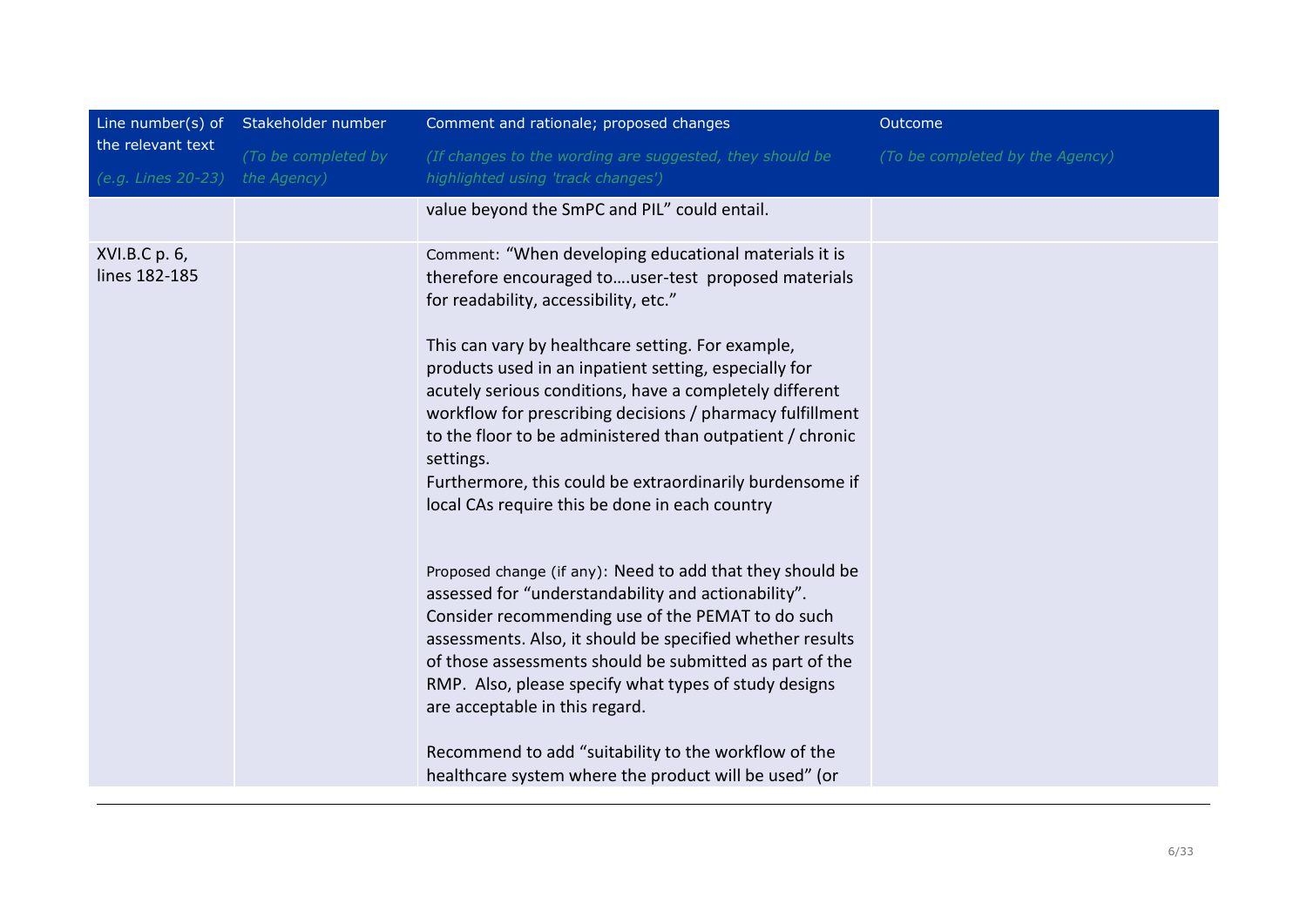|                                         | Line number(s) of Stakeholder number | Comment and rationale; proposed changes                                                                                                                                                                                                                                                                                                                                                                                                                                                                                                                                                                                                                                              | Outcome                         |
|-----------------------------------------|--------------------------------------|--------------------------------------------------------------------------------------------------------------------------------------------------------------------------------------------------------------------------------------------------------------------------------------------------------------------------------------------------------------------------------------------------------------------------------------------------------------------------------------------------------------------------------------------------------------------------------------------------------------------------------------------------------------------------------------|---------------------------------|
| the relevant text<br>(e.g. Lines 20-23) | (To be completed by<br>the Agency)   | (If changes to the wording are suggested, they should be<br>highlighted using 'track changes')                                                                                                                                                                                                                                                                                                                                                                                                                                                                                                                                                                                       | (To be completed by the Agency) |
|                                         |                                      | similar); also suggest this be rephrased to emphasize user<br>testing and engagement of stakeholders is a best practice<br>but a small sample is usually sufficient.<br>Recommend use of "Message Maps" when developing<br>educational materials - this is a tool to show how each<br>key risk communication message has been incorporated<br>into a specific part/section of the educational material.                                                                                                                                                                                                                                                                              |                                 |
| Pg7, Line 226                           |                                      | Comment: Would recommend for certain products that a<br>qualifier actually is important, for example CAR-T<br>products, there is very specific information needed for<br>'handlers/pharmacists' that is very different than<br>information for physicians/nurses to manage specific<br>toxicities that may occur (eg, CRS)<br>Proposed change (if any): Consider "It is preferable not to<br>add qualifiers to describe the content (e.g.,<br>'administration guide') unless the target audience for 1<br>guide (pharmacists) is different than for another guide<br>(nurses), or the target audience is very specific (eg,<br>applies only to post-dose monitoring of the patient). |                                 |
| Pg 8, Line 244-5                        |                                      | Comment:<br>Proposed change (if any): Consider adding consideration<br>for avoiding pregnancy for a specified time after the end<br>of drug administration if applicable                                                                                                                                                                                                                                                                                                                                                                                                                                                                                                             |                                 |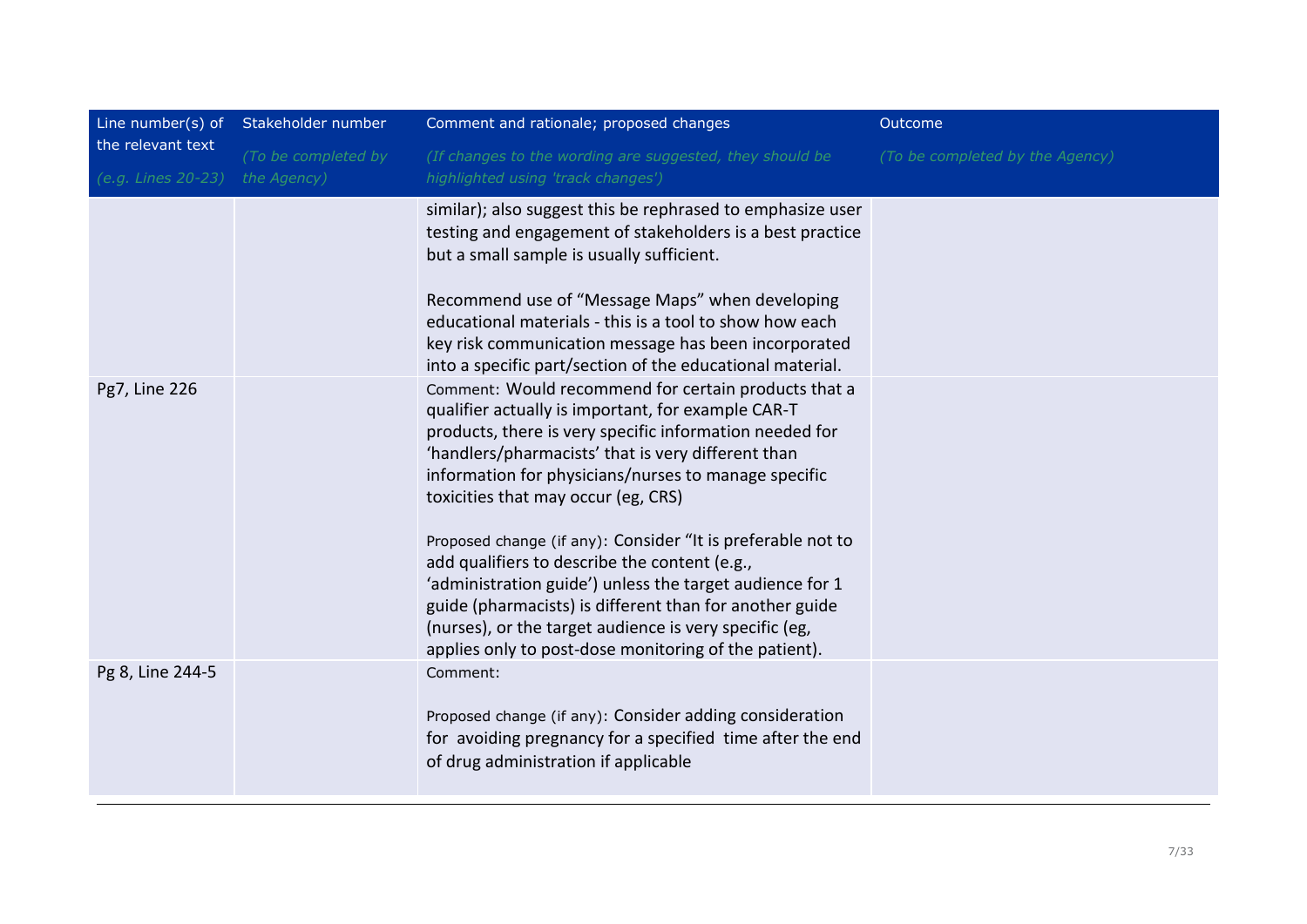|                                         | Line number(s) of Stakeholder number | Comment and rationale; proposed changes                                                                                                                                                                                                                                                                                                                                                                                                                                                                                                                                                                                                                                                                                | Outcome                         |
|-----------------------------------------|--------------------------------------|------------------------------------------------------------------------------------------------------------------------------------------------------------------------------------------------------------------------------------------------------------------------------------------------------------------------------------------------------------------------------------------------------------------------------------------------------------------------------------------------------------------------------------------------------------------------------------------------------------------------------------------------------------------------------------------------------------------------|---------------------------------|
| the relevant text<br>(e.g. Lines 20-23) | (To be completed by<br>the Agency)   | (If changes to the wording are suggested, they should be<br>highlighted using 'track changes')                                                                                                                                                                                                                                                                                                                                                                                                                                                                                                                                                                                                                         | (To be completed by the Agency) |
|                                         |                                      | Similar comment applies to Lines 251-3                                                                                                                                                                                                                                                                                                                                                                                                                                                                                                                                                                                                                                                                                 |                                 |
| Pg 8, Line 260                          |                                      | Comment: Risk Awareness Forms: It may be helpful to<br>explain the difference from informed consent forms<br>As currently written, a patient card seems to be a type of<br>a risk awareness form (currently the patient card is called<br>out separately in the guidance document).<br>Proposed change (if any): It may be helpful to more clearly<br>delineate that risk awareness forms are typically used to<br>document that patient/provider conversation(s) have<br>taken place.                                                                                                                                                                                                                                 |                                 |
| Pg 9&10, Lines<br>310-337               |                                      | Comment: We appreciate the clear distinction between<br>patient diaries for RM versus those to maximise<br>effectiveness, however we think further emphasis should<br>be provided to distinguish the use of patient diaries for<br>RM versus patient diaries as a data collection tool for<br>protocol-driven research (which would have to be in<br>accordance with GDPR).<br>Proposed change (if any): Clarify further the distinction of<br>patient diaries for RM (intended only as communication<br>between the patient and health care provider) versus<br>patient diaries used as a data collection tool for a<br>protocol-driven study (which would have to be<br>implemented in accordance with GDPR or other |                                 |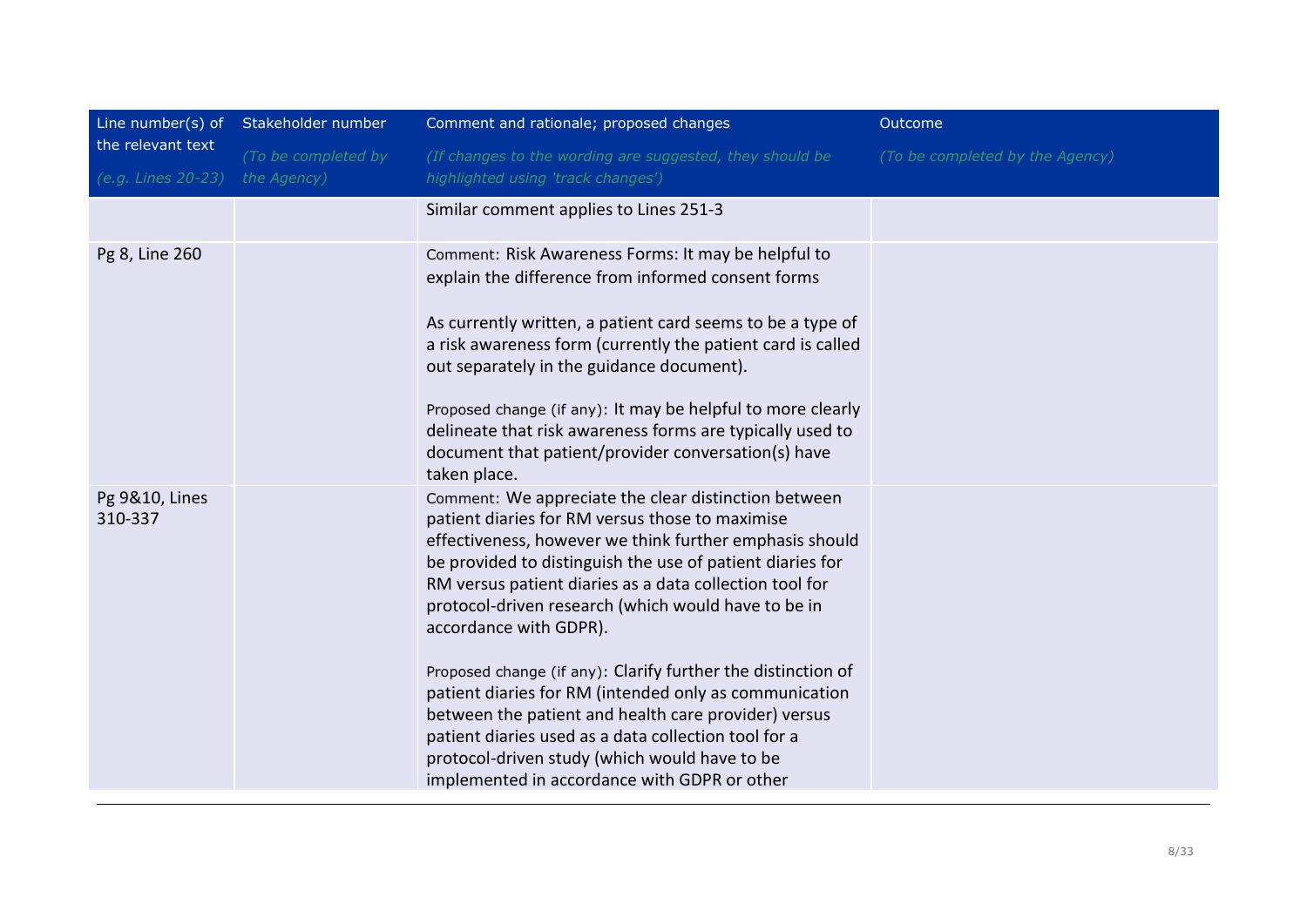|                                    | Comment and rationale; proposed changes                                                                                                                                                                                                                                                                                                                                                                                                                                                                                                                                                                                                                                                                                                                     | Outcome                                                    |
|------------------------------------|-------------------------------------------------------------------------------------------------------------------------------------------------------------------------------------------------------------------------------------------------------------------------------------------------------------------------------------------------------------------------------------------------------------------------------------------------------------------------------------------------------------------------------------------------------------------------------------------------------------------------------------------------------------------------------------------------------------------------------------------------------------|------------------------------------------------------------|
| (To be completed by<br>the Agency) | (If changes to the wording are suggested, they should be<br>highlighted using 'track changes')                                                                                                                                                                                                                                                                                                                                                                                                                                                                                                                                                                                                                                                              | (To be completed by the Agency)                            |
|                                    | applicable privacy regulations).                                                                                                                                                                                                                                                                                                                                                                                                                                                                                                                                                                                                                                                                                                                            |                                                            |
|                                    | Comment:                                                                                                                                                                                                                                                                                                                                                                                                                                                                                                                                                                                                                                                                                                                                                    |                                                            |
|                                    | Proposed change (if any): Clarify the difference between<br>organized data collection for pregnancies as part of a PPP<br>vs. as a pregnancy registry PASS requirement, i.e, please<br>describe when would one vs the other vs both be<br>required?                                                                                                                                                                                                                                                                                                                                                                                                                                                                                                         |                                                            |
|                                    | Comment: Dissemination Plans: this is a very useful<br>addition to the GVP Module XVI and authors of Revision<br>3 are to be commended for proposing this concept.<br>Suggest, however, to call them Local Implementation<br>Plans as the focus is on more than dissemination only.<br>Content of these local implementation plans could also<br>be expanded to include specific elements regarding the<br>implementation strategies, and a reference to support<br>other elements for consideration could be provided.<br>Proposed change (if any): 1. Rename "Dissemination Plans"<br>as "Local Implementation Plans"<br>2. Consider adding to the specified content of these<br>plans:<br>a) include operationally defined implementation<br>strategies, |                                                            |
|                                    |                                                                                                                                                                                                                                                                                                                                                                                                                                                                                                                                                                                                                                                                                                                                                             | b) Suggest that Figure 2 from Kilbourne A. et al. "Quality |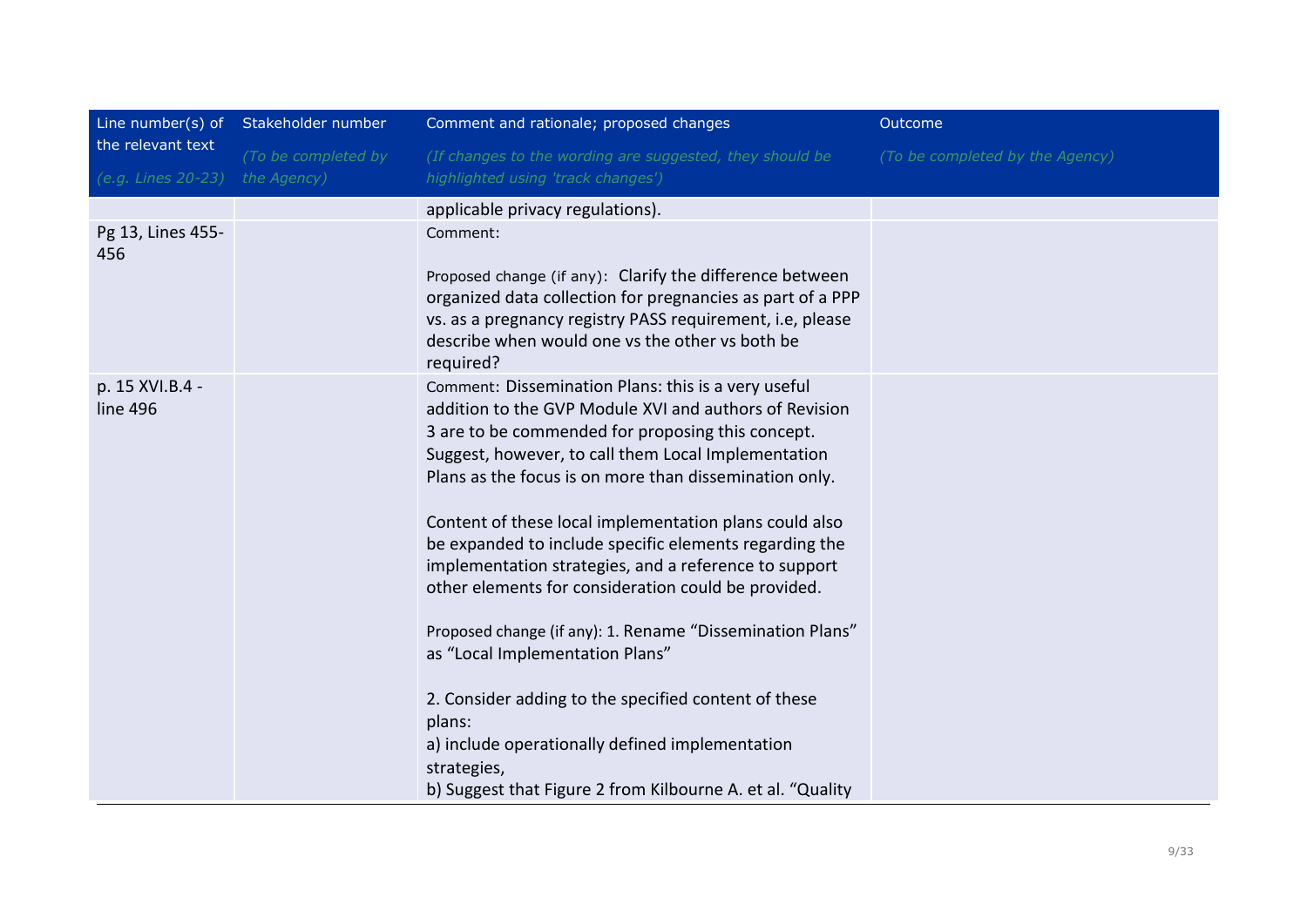|                                         | Line number(s) of Stakeholder number | Comment and rationale; proposed changes                                                                                                                                                                                                                                                                                                                                                                                                                                                                                    | Outcome                         |
|-----------------------------------------|--------------------------------------|----------------------------------------------------------------------------------------------------------------------------------------------------------------------------------------------------------------------------------------------------------------------------------------------------------------------------------------------------------------------------------------------------------------------------------------------------------------------------------------------------------------------------|---------------------------------|
| the relevant text<br>(e.g. Lines 20-23) | (To be completed by<br>the Agency)   | (If changes to the wording are suggested, they should be<br>highlighted using 'track changes')                                                                                                                                                                                                                                                                                                                                                                                                                             | (To be completed by the Agency) |
|                                         |                                      | Enhancement Research Initiative Implementation<br>Roadmap" 2019, Medical Care 2019:57(10);3 be<br>consulted for further ideas as to how to develop robust<br>local implementation plans.                                                                                                                                                                                                                                                                                                                                   |                                 |
| Pg. 15 lines 507-<br>509                |                                      | Comment: Periodic provision of the materials locally is<br>systemically considered at competent authority level at<br>time of implementation. The knowledge adoption and<br>behavioural change of healthcare professional may<br>require repeated RMM interventions in various formats.<br>What is the trigger to have RMM in different formats for<br>the provider?<br>Proposed change (if any): Could a sponsor offer the RMM<br>in various formats to providers depending on the<br>effectiveness of the interventions? |                                 |
| Pg 15-18,<br>Section, lines<br>565-594  |                                      | Comment: A major issue not addressed in this section is<br>that with local variation and the ability for Competent<br>Authorities to modify the aRMMs, much of the<br>effectiveness evaluations will be hard to measure and<br>impossible to interpret<br>Proposed change (if any): Add acknowledgement that<br>local variation may make design and interpretation of<br>effectiveness evaluation studies difficult.                                                                                                       |                                 |
| Pg 18 Line 591-<br>593                  |                                      | Comment: "The evaluation strategy should consider<br>which methods are proportionate and likely to provide<br>accurate results that are meaningful for further                                                                                                                                                                                                                                                                                                                                                             |                                 |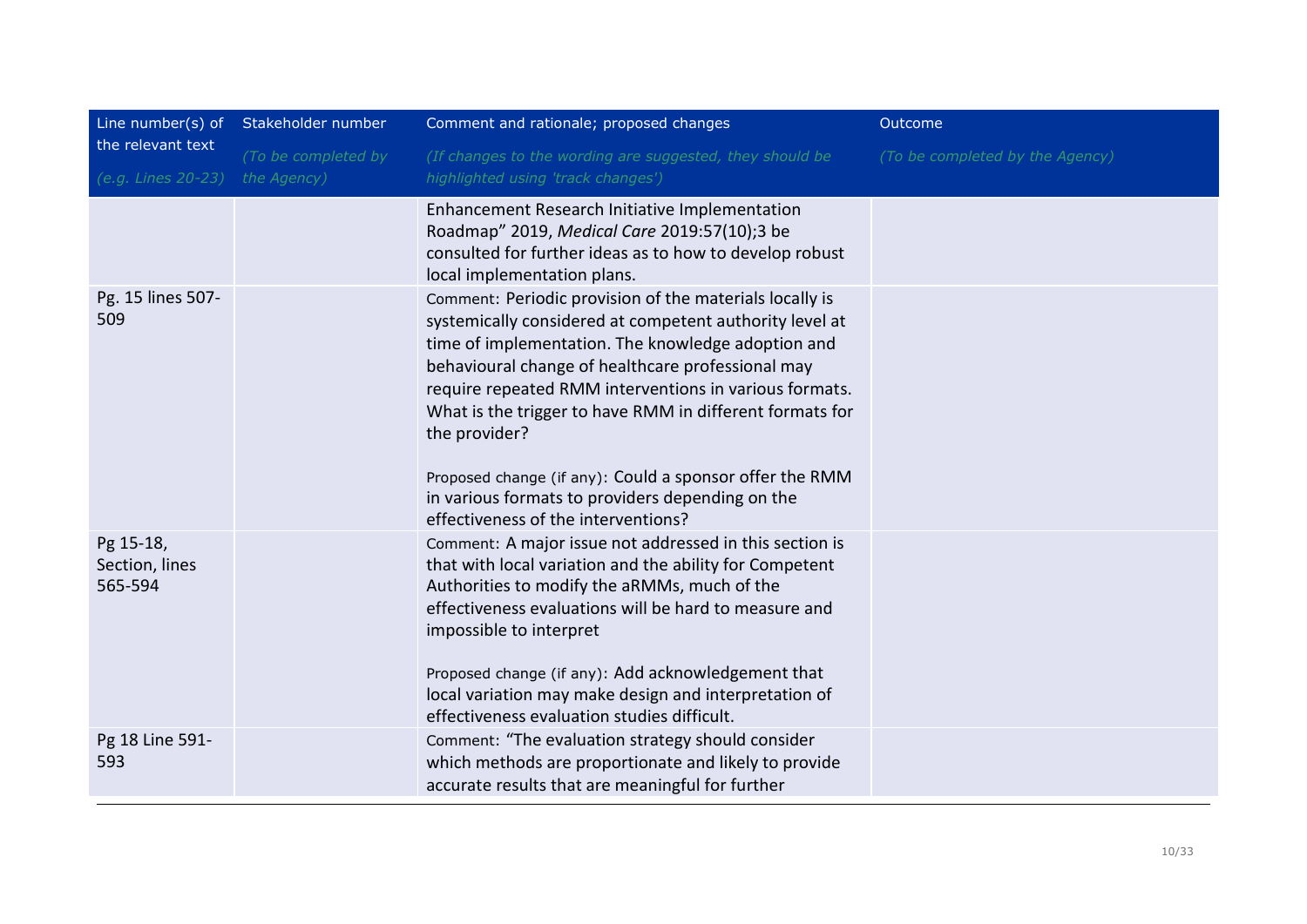|                                         | Line number(s) of Stakeholder number | Comment and rationale; proposed changes                                                                                                                                                                                                                                                                                                                                                                                                       | Outcome                         |
|-----------------------------------------|--------------------------------------|-----------------------------------------------------------------------------------------------------------------------------------------------------------------------------------------------------------------------------------------------------------------------------------------------------------------------------------------------------------------------------------------------------------------------------------------------|---------------------------------|
| the relevant text<br>(e.g. Lines 20-23) | (To be completed by<br>the Agency)   | (If changes to the wording are suggested, they should be<br>highlighted using 'track changes')                                                                                                                                                                                                                                                                                                                                                | (To be completed by the Agency) |
|                                         |                                      | regulatory decision-making without placing undue<br>burden on healthcare systems or patients"<br>Consider how burden will be defined and measured.<br>Proposed change (if any): Consider measuring burden for<br>patients & providers separately. Consider if burden could<br>be part of unintended consequences for RMM. What is<br>the threshold for a RMM to become too burdensome to<br>both patients and providers?                      |                                 |
| Pg 18, lines 596-<br>597                |                                      | Comment: Dissemination and Risk Knowledge<br>"Knowledge" seems to be used in a broader sense<br>whereas patients may become aware rather than<br>knowledgeable<br>Proposed change (if any): Please clarify if this section is<br>implying that sponsors should, moving forward, be using<br><b>both</b> quantitative and qualitative approaches for<br>evaluating the impact of risk communication measures<br>such as educational materials? |                                 |
| Pg 19 Fig XVI.2.                        |                                      | Comment: Many readers may be confused by the order of<br>the figure, i.e., identification of materials should come<br>before dissemination of materials.<br>Proposed change (if any): Suggest reorganizing chevron<br>bar graph order slightly, and /or clarifying what<br>"identification" of materials at the individual level means.                                                                                                       |                                 |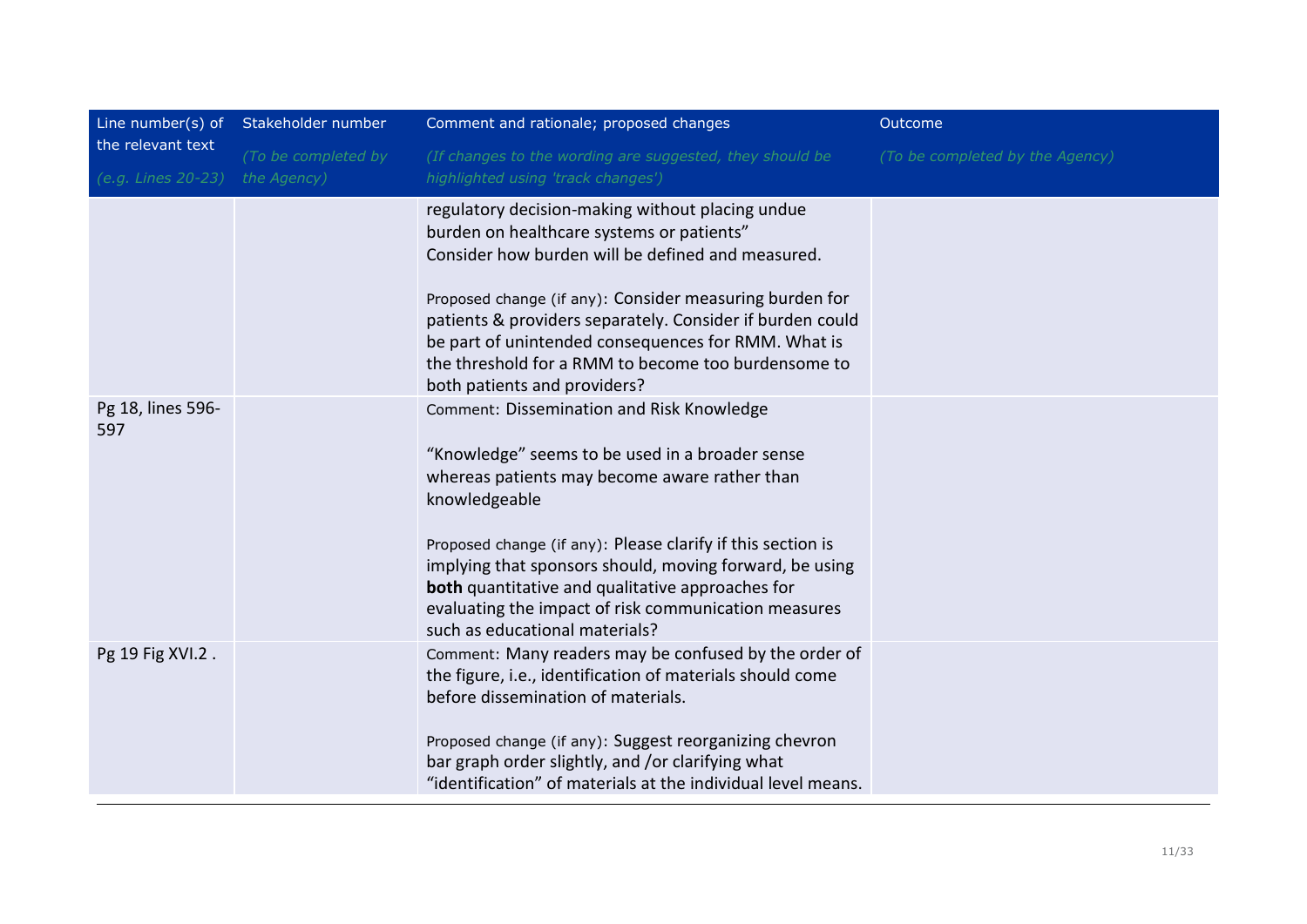|                                         | Line number(s) of Stakeholder number | Comment and rationale; proposed changes                                                                                                                                                                                                                                                                                                                                                                                                                                                                                                                                                                                                                                                                                      | Outcome                         |
|-----------------------------------------|--------------------------------------|------------------------------------------------------------------------------------------------------------------------------------------------------------------------------------------------------------------------------------------------------------------------------------------------------------------------------------------------------------------------------------------------------------------------------------------------------------------------------------------------------------------------------------------------------------------------------------------------------------------------------------------------------------------------------------------------------------------------------|---------------------------------|
| the relevant text<br>(e.g. Lines 20-23) | (To be completed by<br>the Agency)   | (If changes to the wording are suggested, they should be<br>highlighted using 'track changes')                                                                                                                                                                                                                                                                                                                                                                                                                                                                                                                                                                                                                               | (To be completed by the Agency) |
|                                         |                                      | Perhaps "Receipt of materials" would be a better<br>descriptor following dissemination.                                                                                                                                                                                                                                                                                                                                                                                                                                                                                                                                                                                                                                      |                                 |
| Pg 19, lines 606-<br>614                |                                      | Comment: There are various trusted sources from which<br>HCPs in particular learn about risks associated with a<br>medicinal product (DeVries et al; Drug Saf 2017;<br>40(8):729-42 is 1 of several publications showing this). In<br>our qualitative research, patients routinely don't see a<br>difference between the MAH-provided RMMs vs. what<br>their doctor has provided. This makes it nearly impossible<br>to separate out if the RMMs or other sources are the<br>reason for the knowledge. Overall, does it matter? If<br>knowledge levels are high/outcomes are mitigated, yet<br>use of the MAH-provided aRMMs is low(er), is this really<br>important or does it instead demonstrate a successful<br>outcome? |                                 |
|                                         |                                      | Proposed change (if any): Suggest to add a bullet<br>"Proportion of HCPs and patients who report learning the<br>information from other sources (other sources can be<br>listed, eg, SmPC, learned society, product website, etc.)".                                                                                                                                                                                                                                                                                                                                                                                                                                                                                         |                                 |
| Pg 19, lines 620-<br>621                |                                      | Comment: Another healthcare system component to<br>consider is workflow. For example in an inpatient setting,<br>RMMs attached to product packaging will often get<br>separated by the pharmacy before the product is<br>dispensed to the floor for administration.                                                                                                                                                                                                                                                                                                                                                                                                                                                          |                                 |
|                                         |                                      | Proposed change (if any): "Identification of environmental                                                                                                                                                                                                                                                                                                                                                                                                                                                                                                                                                                                                                                                                   |                                 |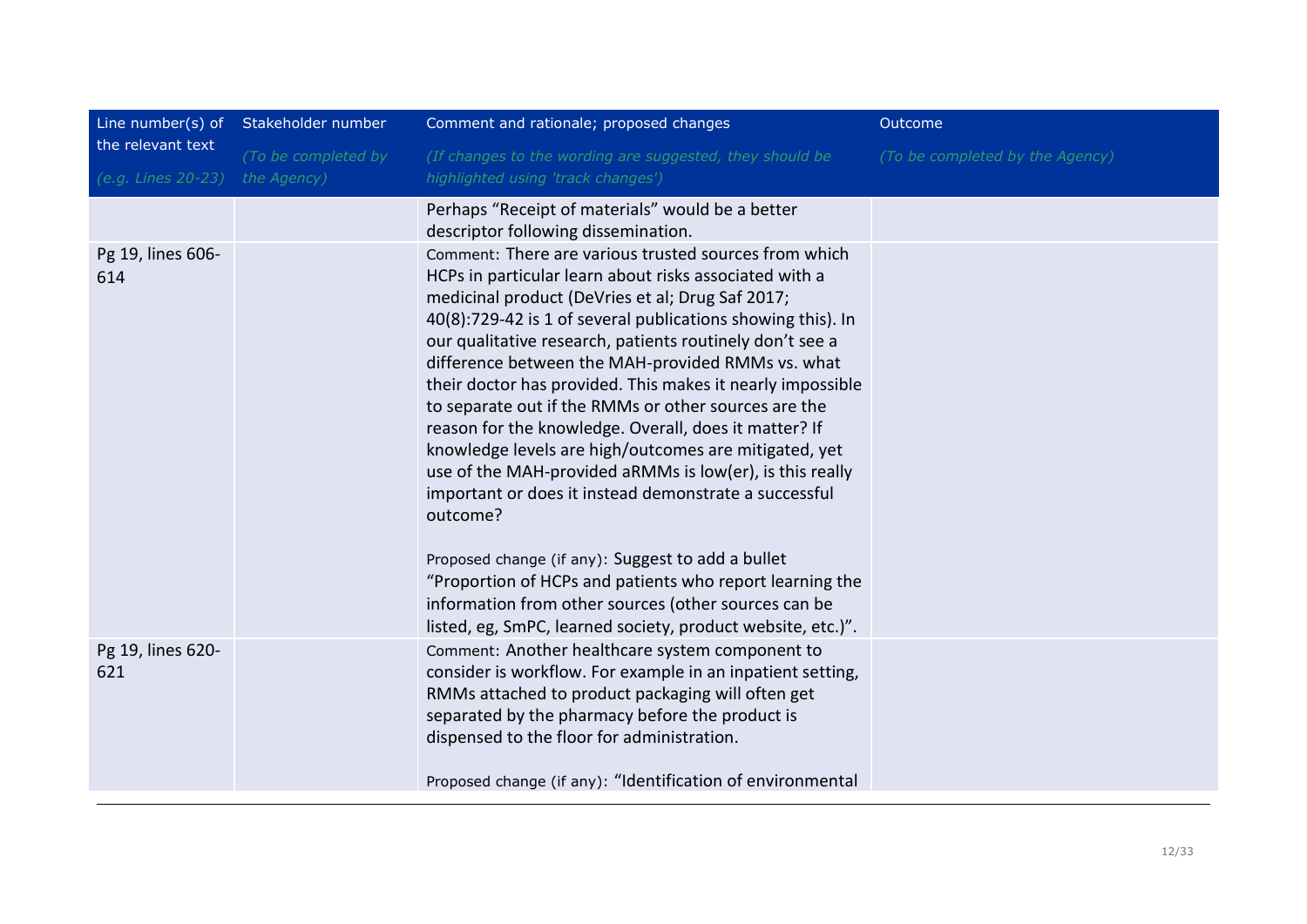|                                         | Line number(s) of Stakeholder number | Comment and rationale; proposed changes                                                                                                                                                                                                                                                                                                                                                                                                                                                                            | Outcome                         |
|-----------------------------------------|--------------------------------------|--------------------------------------------------------------------------------------------------------------------------------------------------------------------------------------------------------------------------------------------------------------------------------------------------------------------------------------------------------------------------------------------------------------------------------------------------------------------------------------------------------------------|---------------------------------|
| the relevant text<br>(e.g. Lines 20-23) | (To be completed by<br>the Agency)   | (If changes to the wording are suggested, they should be<br>highlighted using 'track changes')                                                                                                                                                                                                                                                                                                                                                                                                                     | (To be completed by the Agency) |
|                                         |                                      | factors of healthcare systems and patient life impacting<br>on RMM implementation, e.g., resource issues, time<br>constraints, system workflow constraints;"                                                                                                                                                                                                                                                                                                                                                       |                                 |
| pg 21 graphic<br>666 Figure XVI.3.      |                                      | Comment: Pathway from risk awareness to risk<br>minimising behaviours including enablers and barriers of<br>behavioural change. This should also consider a patient's<br>risk tolerance/health literacy/numeracy understanding of<br>the associated risks.<br>Proposed change (if any): Consider health literacy, risk<br>tolerance within the associated pathway. Also, a further<br>definition of the adapted behaviors should be defined as<br>this would vary with health conditions, status, and<br>outcomes. |                                 |
| Pg 22 Fig XVI.4                         |                                      | Comment: More labelling of the graphic is needed as it is<br>not clear what the different shaded boxes for<br>behavioural change and health outcome are supposed to<br>be showing<br>Proposed change (if any): Please clarify/add labeling.                                                                                                                                                                                                                                                                        |                                 |
| Pg 22 XVI.B.5.3<br>lines 690-691        |                                      | Comment: "New evidence on the risk may lead to the<br>assessment conclusion that a RMM tool is no longer<br>necessary."<br>Proposed change (if any): Please expand on this point-<br>could a controlled distribution program commitment be<br>'released' ever? What types of evidence would be                                                                                                                                                                                                                     |                                 |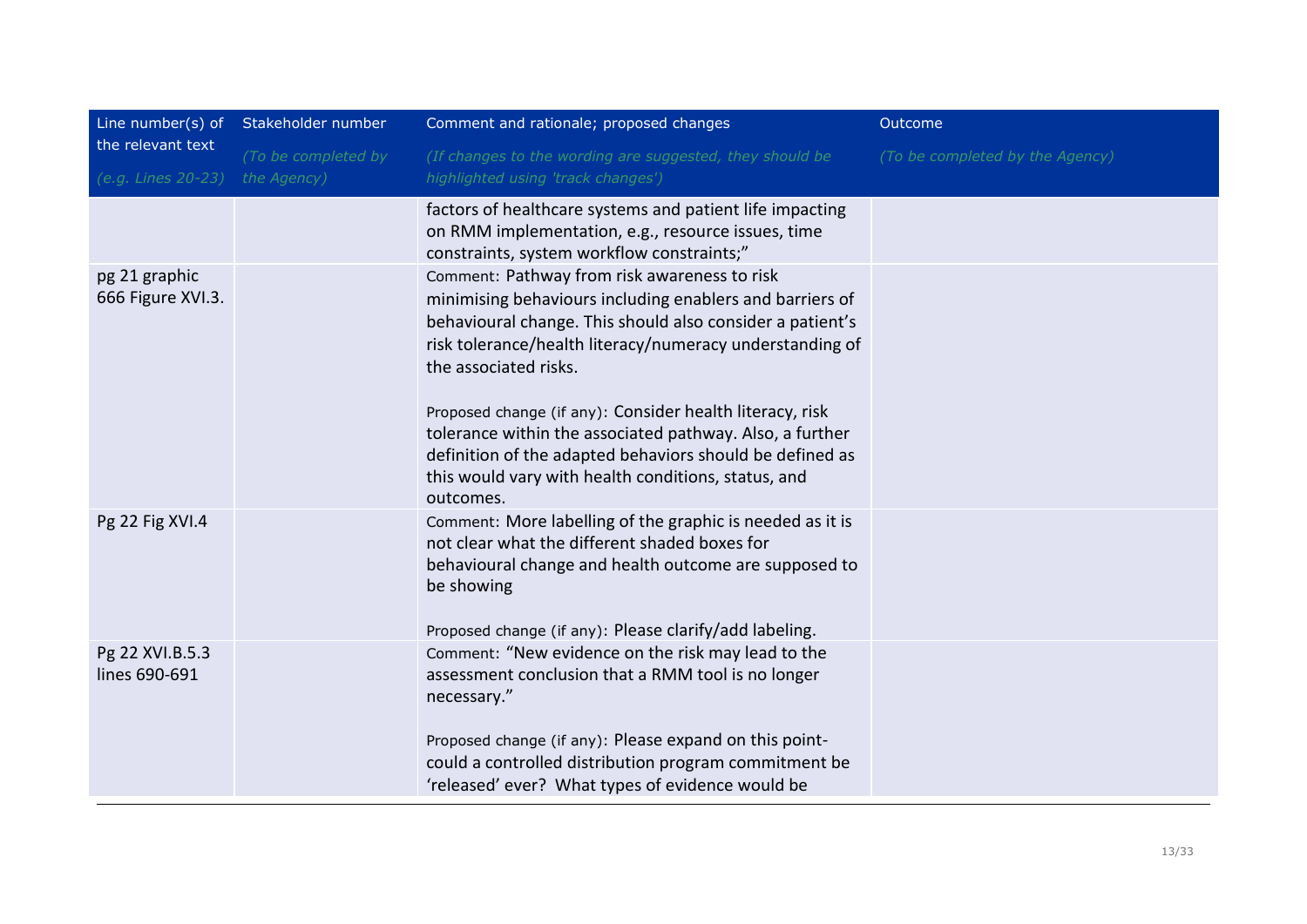|                                         | Line number(s) of Stakeholder number | Comment and rationale; proposed changes                                                                                                                                                                                                                                                                                                                                                                                                                                                                                                                                                                                                                                                                                                                                                                                                     | Outcome                         |
|-----------------------------------------|--------------------------------------|---------------------------------------------------------------------------------------------------------------------------------------------------------------------------------------------------------------------------------------------------------------------------------------------------------------------------------------------------------------------------------------------------------------------------------------------------------------------------------------------------------------------------------------------------------------------------------------------------------------------------------------------------------------------------------------------------------------------------------------------------------------------------------------------------------------------------------------------|---------------------------------|
| the relevant text<br>(e.g. Lines 20-23) | (To be completed by<br>the Agency)   | (If changes to the wording are suggested, they should be<br>highlighted using 'track changes')                                                                                                                                                                                                                                                                                                                                                                                                                                                                                                                                                                                                                                                                                                                                              | (To be completed by the Agency) |
|                                         |                                      | needed to support that? What type of results would<br>need to be provided to release other types of (less<br>restrictive) aRMM programs?<br>"lead to the assessment conclusion that"<br>What would this evidence look like? I think this should be<br>further defined, especially for RMM that have been in<br>place for many years- could it become part of the<br>practice of medicine if it has been known for many years<br>by patients & HCPs?                                                                                                                                                                                                                                                                                                                                                                                         |                                 |
| Pg 22, Lines 701-<br>703                |                                      | Comment: Another factor in variability and the<br>consideration of appropriate thresholds is how much<br>variation in the aRMM programs and contents occurs by<br>local Competent Authority-required changes. In other<br>words, if local Competent Authorities institute very few<br>changes, a 'stricter' threshold might be acceptable,<br>whereas an aRMM program or assessment may require<br>lower thresholds as a result of Competent Authority-<br>mandated variability. A conundrum of course is that<br>these thresholds are often defined with the EMA before<br>the extent of Competent Authority variation is known.<br>Flexibility and acknowledgement of these issues in the<br>guidance would be helpful.<br>Proposed change (if any): Please acknowledge the need<br>for flexibility in threshold development due to local |                                 |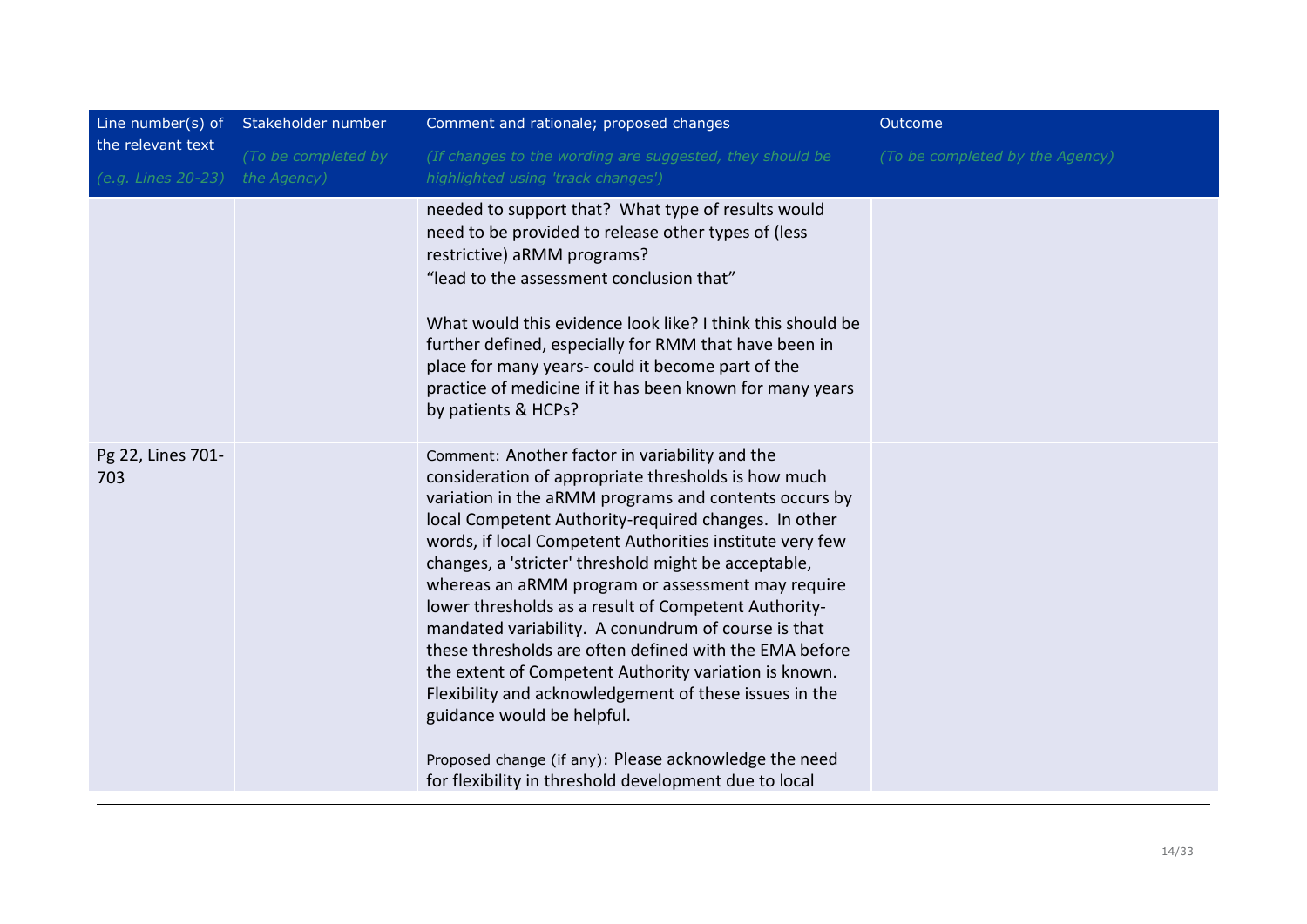| Line number(s) of Stakeholder number<br>Comment and rationale; proposed changes<br>Outcome                                                                                                                                                                                                                                                                                                                                                                                                                                                                                                                                                                                                                                                                                                                                                                                                                                                                                                                                                                                                                                                                                                                                                                     |  |
|----------------------------------------------------------------------------------------------------------------------------------------------------------------------------------------------------------------------------------------------------------------------------------------------------------------------------------------------------------------------------------------------------------------------------------------------------------------------------------------------------------------------------------------------------------------------------------------------------------------------------------------------------------------------------------------------------------------------------------------------------------------------------------------------------------------------------------------------------------------------------------------------------------------------------------------------------------------------------------------------------------------------------------------------------------------------------------------------------------------------------------------------------------------------------------------------------------------------------------------------------------------|--|
| the relevant text<br>(To be completed by<br>(If changes to the wording are suggested, they should be<br>(To be completed by the Agency)<br>the Agency)<br>highlighted using 'track changes')<br>(e.g. Lines 20-23)                                                                                                                                                                                                                                                                                                                                                                                                                                                                                                                                                                                                                                                                                                                                                                                                                                                                                                                                                                                                                                             |  |
| Competent Authority variability.                                                                                                                                                                                                                                                                                                                                                                                                                                                                                                                                                                                                                                                                                                                                                                                                                                                                                                                                                                                                                                                                                                                                                                                                                               |  |
| Pg 22, lines 707-<br>Comment: "Effectiveness evaluation where results<br>8<br>indicate that pre-defined thresholds have been reached<br>confirm that the objectives of the regulatory action"<br><b>Confirm</b> is strong and contradicts some of the earlier<br>language in the guidance about multiple influences on<br>physician and patient behavior - there are so many things<br>that influence the "effectiveness" of risk minimisation,<br>and most of these studies are suggestive of effectiveness<br>at best. Rarely can these studies be designed to answer<br>an actual causal inferential question.<br>Proposed change (if any): Suggest changing "confirm" to<br>"provide evidence"(preferable) or "suggest".<br>Said another way, effectiveness evaluation where results<br>indicate that pre-defined thresholds have been reached<br>provide evidence that the objectives of the regulatory<br>action for a specific product have been met. On the other<br>hand, failure to reach (or only partially reaching) the pre-<br>defined threshold requires further investigation as part<br>of the iterative process of risk management to obtain a<br>clear understanding of the reasons that could help<br>explain the failure lack of success. |  |
| Comment: "Collaboration with healthcare professional<br>Pg 29, XVI.C.3                                                                                                                                                                                                                                                                                                                                                                                                                                                                                                                                                                                                                                                                                                                                                                                                                                                                                                                                                                                                                                                                                                                                                                                         |  |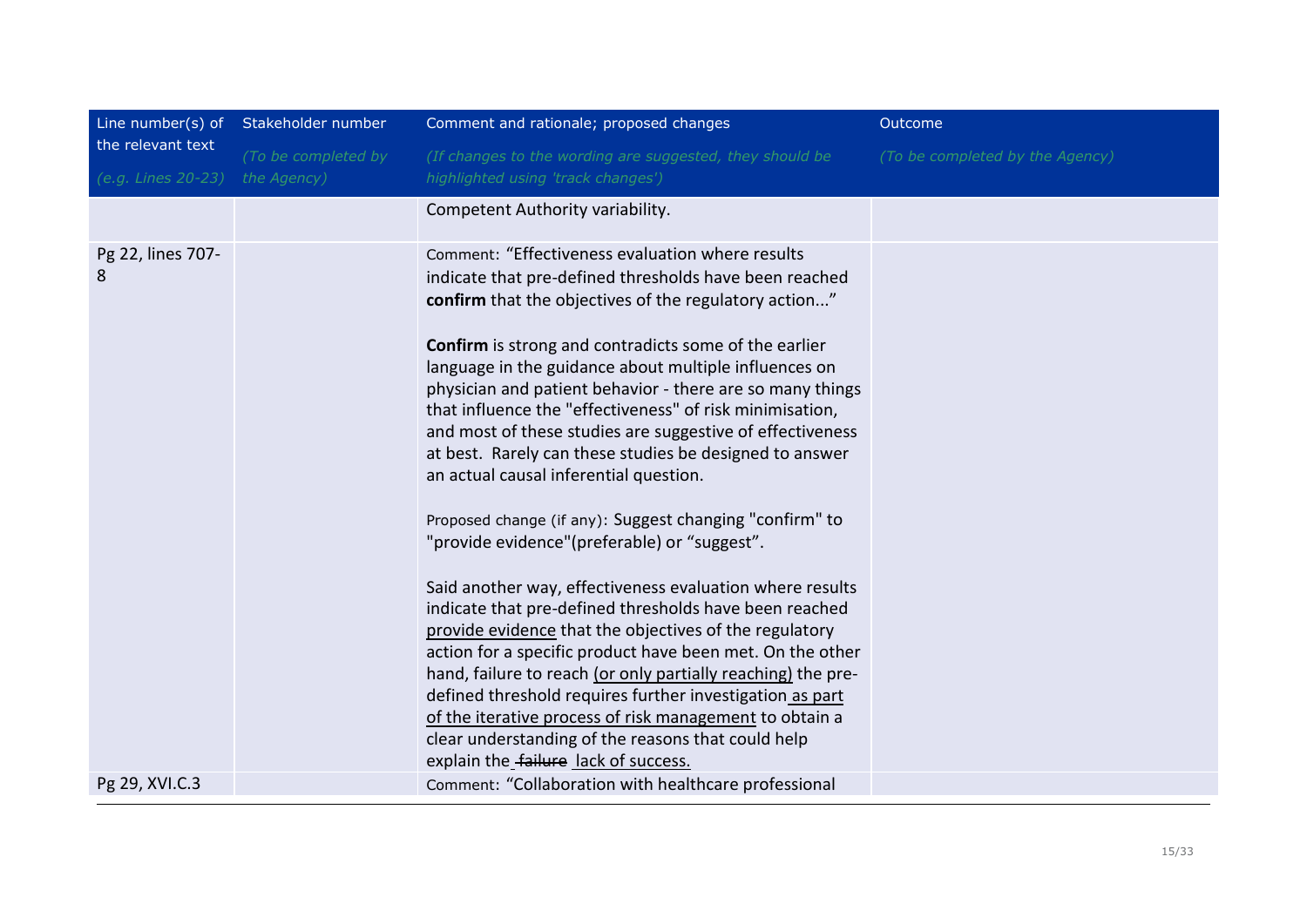|                                         | Line number(s) of Stakeholder number | Comment and rationale; proposed changes                                                                                                                                                                                                                                                                                                                                                                                                                                                                                                                                                                                                                                                                       | Outcome                         |
|-----------------------------------------|--------------------------------------|---------------------------------------------------------------------------------------------------------------------------------------------------------------------------------------------------------------------------------------------------------------------------------------------------------------------------------------------------------------------------------------------------------------------------------------------------------------------------------------------------------------------------------------------------------------------------------------------------------------------------------------------------------------------------------------------------------------|---------------------------------|
| the relevant text<br>(e.g. Lines 20-23) | (To be completed by<br>the Agency)   | (If changes to the wording are suggested, they should be<br>highlighted using 'track changes')                                                                                                                                                                                                                                                                                                                                                                                                                                                                                                                                                                                                                | (To be completed by the Agency) |
| line 914-924                            |                                      | and patient organisations"<br>Further clarification on expected collaborations and<br>modalities within these organizations to help disseminate<br>the message associated with RMM would be beneficial.<br>For example, it would be more effective, and would likely<br>provide more generalizable data, if these organizations<br>facilitated effectiveness assessment among their<br>memberships by posting announcements of these studies<br>and how to participate.<br>Proposed change (if any): Please clarify whether sponsors<br>are expected to collaborate with HCP and patient<br>organizations, as well as the Agency, and NCAs in<br>obtaining input regarding the aRMMs and the aRMM<br>program. |                                 |
| <b>MINOR COMMENTS</b>                   |                                      |                                                                                                                                                                                                                                                                                                                                                                                                                                                                                                                                                                                                                                                                                                               |                                 |
| General                                 |                                      | Comment: Addendum I contradicts the wording in the<br>draft GVP MXVI (line 226 - 227) as it refers to an<br>"educational leaflet for the patient".<br>Proposed change (if any):                                                                                                                                                                                                                                                                                                                                                                                                                                                                                                                               |                                 |
| Pg 3, Line 75                           |                                      | Comment: "required by the competent authorities"<br>appears to imply that the MAH cannot volunteer to<br>implement RMMs for their products. Maybe better to<br>state: "in agreement with"?                                                                                                                                                                                                                                                                                                                                                                                                                                                                                                                    |                                 |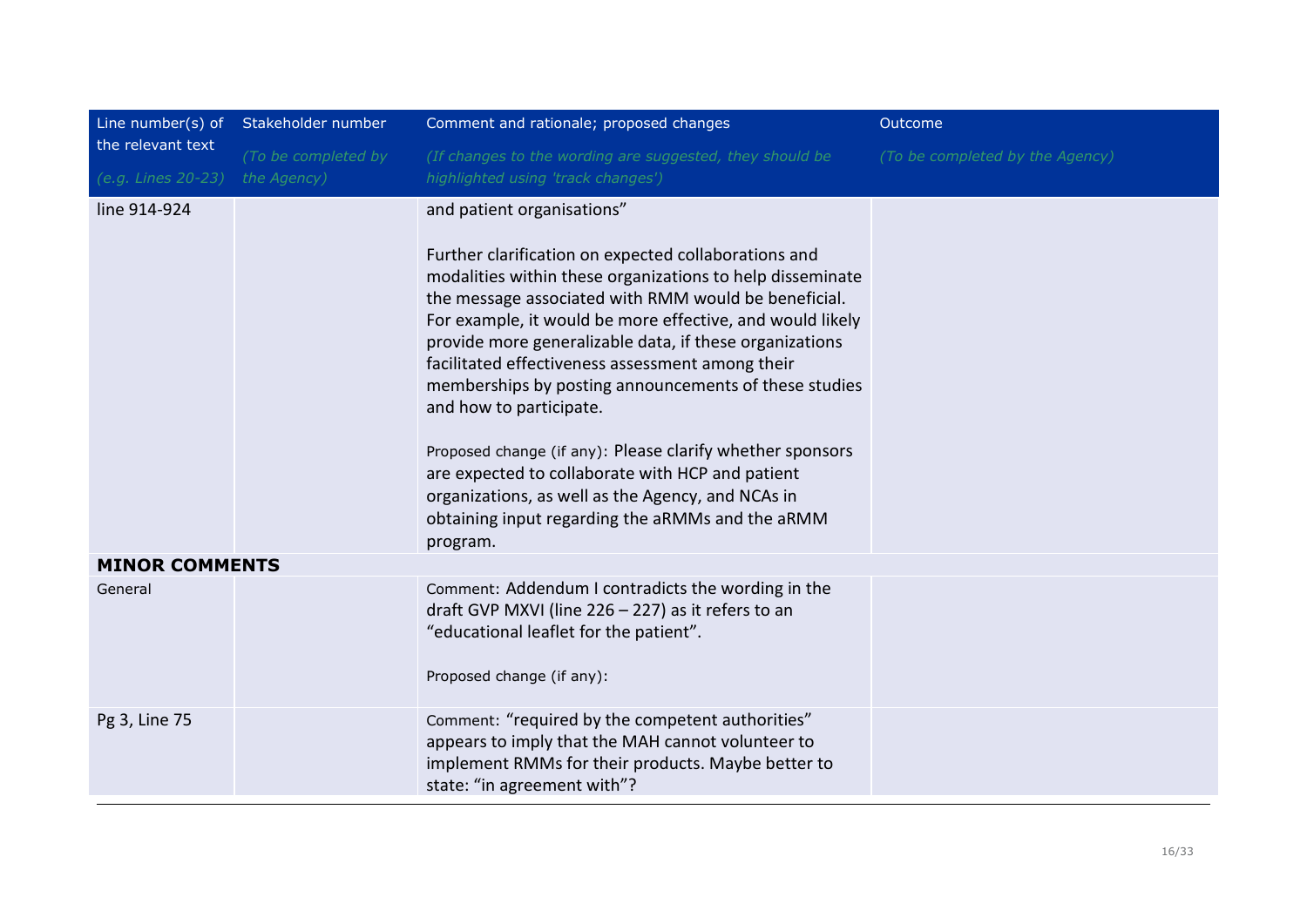|                    | Line number(s) of Stakeholder number | Comment and rationale; proposed changes                                                                                                                                                                                                                                                                                                                                                                                                                                                                                                                                                                                                                                                           | Outcome                         |
|--------------------|--------------------------------------|---------------------------------------------------------------------------------------------------------------------------------------------------------------------------------------------------------------------------------------------------------------------------------------------------------------------------------------------------------------------------------------------------------------------------------------------------------------------------------------------------------------------------------------------------------------------------------------------------------------------------------------------------------------------------------------------------|---------------------------------|
| the relevant text  | (To be completed by                  | (If changes to the wording are suggested, they should be                                                                                                                                                                                                                                                                                                                                                                                                                                                                                                                                                                                                                                          | (To be completed by the Agency) |
| (e.g. Lines 20-23) | the Agency)                          | highlighted using 'track changes')                                                                                                                                                                                                                                                                                                                                                                                                                                                                                                                                                                                                                                                                |                                 |
|                    |                                      |                                                                                                                                                                                                                                                                                                                                                                                                                                                                                                                                                                                                                                                                                                   |                                 |
|                    |                                      | Proposed change (if any): "required by" -> "in agreement<br>with" the competent authorities                                                                                                                                                                                                                                                                                                                                                                                                                                                                                                                                                                                                       |                                 |
| Pg 3, Line 98-     |                                      | Comment: appreciate the definition of this broader                                                                                                                                                                                                                                                                                                                                                                                                                                                                                                                                                                                                                                                |                                 |
| 100                |                                      | concept of a patient, as it is not in line with that in other<br>GVPs or the (not defined in Annex I -Definitions GVP).                                                                                                                                                                                                                                                                                                                                                                                                                                                                                                                                                                           |                                 |
|                    |                                      | Proposed change (if any): add "and individuals being<br>accidentally exposed during occupation"                                                                                                                                                                                                                                                                                                                                                                                                                                                                                                                                                                                                   |                                 |
| Pg 5, Line 148     |                                      | Comment: "Assess the potential for effectiveness of the<br>aRMM" reads as if the word "measuring" is missing. The<br>intent of this wording appears to say that when designing<br>the aRMM, it should be assessed to what extent these<br>are thought to obtain the intended effect, i.e. risk<br>reduction or benefit increase. This defines the threshold<br>for success.<br>Proposed change (if any): "Assess the potential for<br>effectiveness of the aRMM" -> "Assess the potential that<br>the aRMM will be effective in achieving its objectives<br>(e.g., level of burden on the system, ability to incorporate<br>into routine clinical practice, and possible unintended<br>effects)." |                                 |
|                    |                                      | Comment:<br>Proposed change (if any):                                                                                                                                                                                                                                                                                                                                                                                                                                                                                                                                                                                                                                                             |                                 |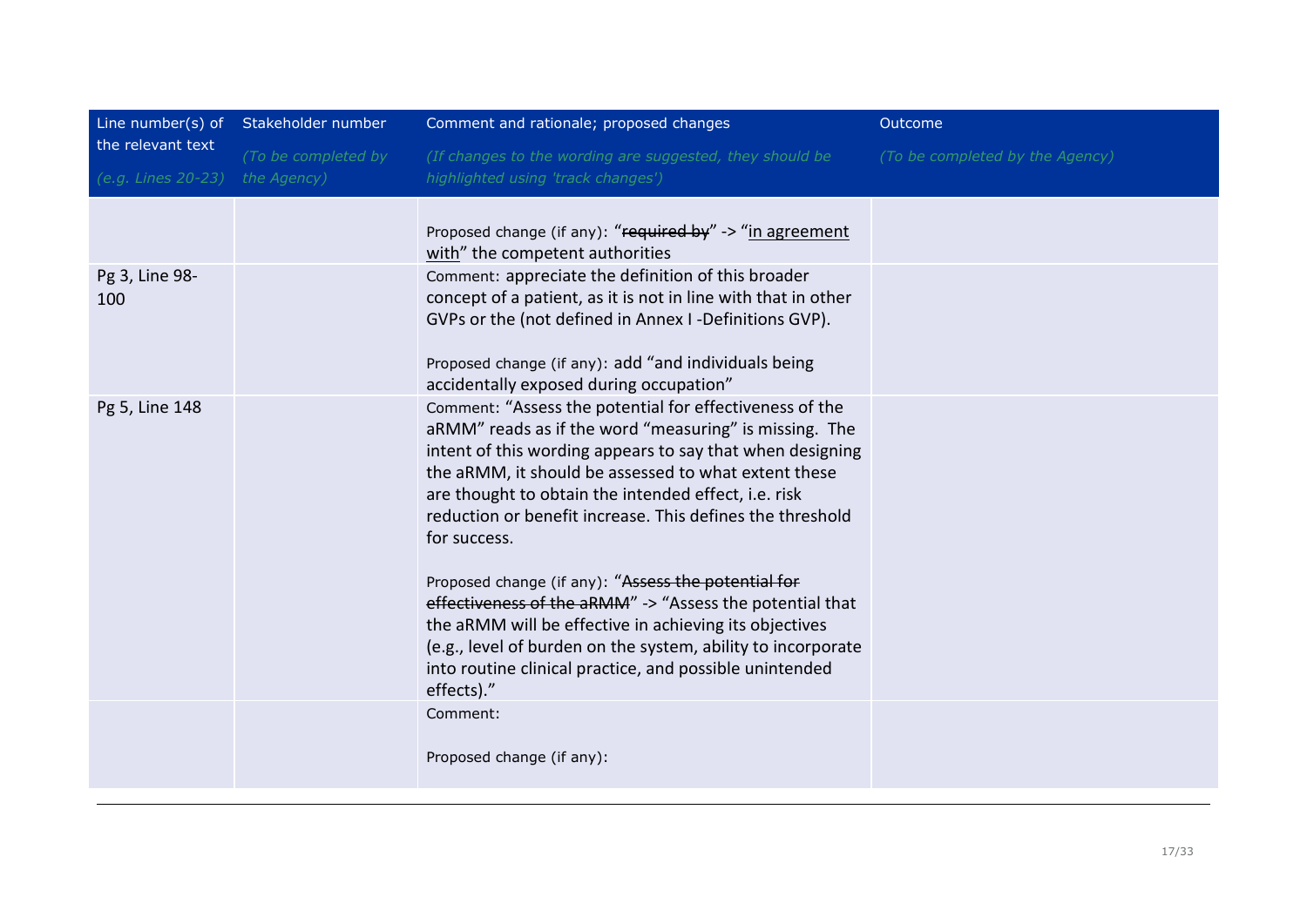|                                | Line number(s) of Stakeholder number | Comment and rationale; proposed changes                                                                                                                                                                              | Outcome                         |
|--------------------------------|--------------------------------------|----------------------------------------------------------------------------------------------------------------------------------------------------------------------------------------------------------------------|---------------------------------|
| the relevant text              | (To be completed by                  | (If changes to the wording are suggested, they should be                                                                                                                                                             | (To be completed by the Agency) |
| (e.g. Lines 20-23)             | the Agency)                          | highlighted using 'track changes')                                                                                                                                                                                   |                                 |
| Pg 5, Line 153                 |                                      | Comment: Suggest to rephrase                                                                                                                                                                                         |                                 |
|                                |                                      | Proposed change (if any): "-risk-proportionate and                                                                                                                                                                   |                                 |
|                                |                                      | effective in timely manner in minimising the risk"                                                                                                                                                                   |                                 |
|                                |                                      | -> "-risk-proportionate and effective in minimising the<br>risk in a timely manner"                                                                                                                                  |                                 |
| Pg 5, Lines 157<br>159         |                                      | Comment: Collaboration across biosimilar, hybrid, and<br>generic medicinal products to implement the same RMM<br>in terms of content and dissemination may not be<br>feasible.                                       |                                 |
|                                |                                      | Proposed change (if any): Consider adding language in<br>case collaboration or implementation of the same RMM<br>is not feasible.                                                                                    |                                 |
| Pg 5, Line 161                 |                                      | Comment: Missing word<br>Proposed change (if any): "for use on their own or in a<br>combined manner"                                                                                                                 |                                 |
| Pg 5, XVI.B.C.<br>line 161-165 |                                      | Comment: Digital aRMMs should be able to be used in<br>lieu of (as opposed to "in addition to") paper-based<br>aRMMs as long as sponsor can demonstrate that they are<br>reaching the target audience(s) adequately. |                                 |
|                                |                                      | Proposed change (if any): Consider adding social media<br>and various digital technologies as complementary or<br>optional modalities for educational materials &<br>behavioural change interventions.               |                                 |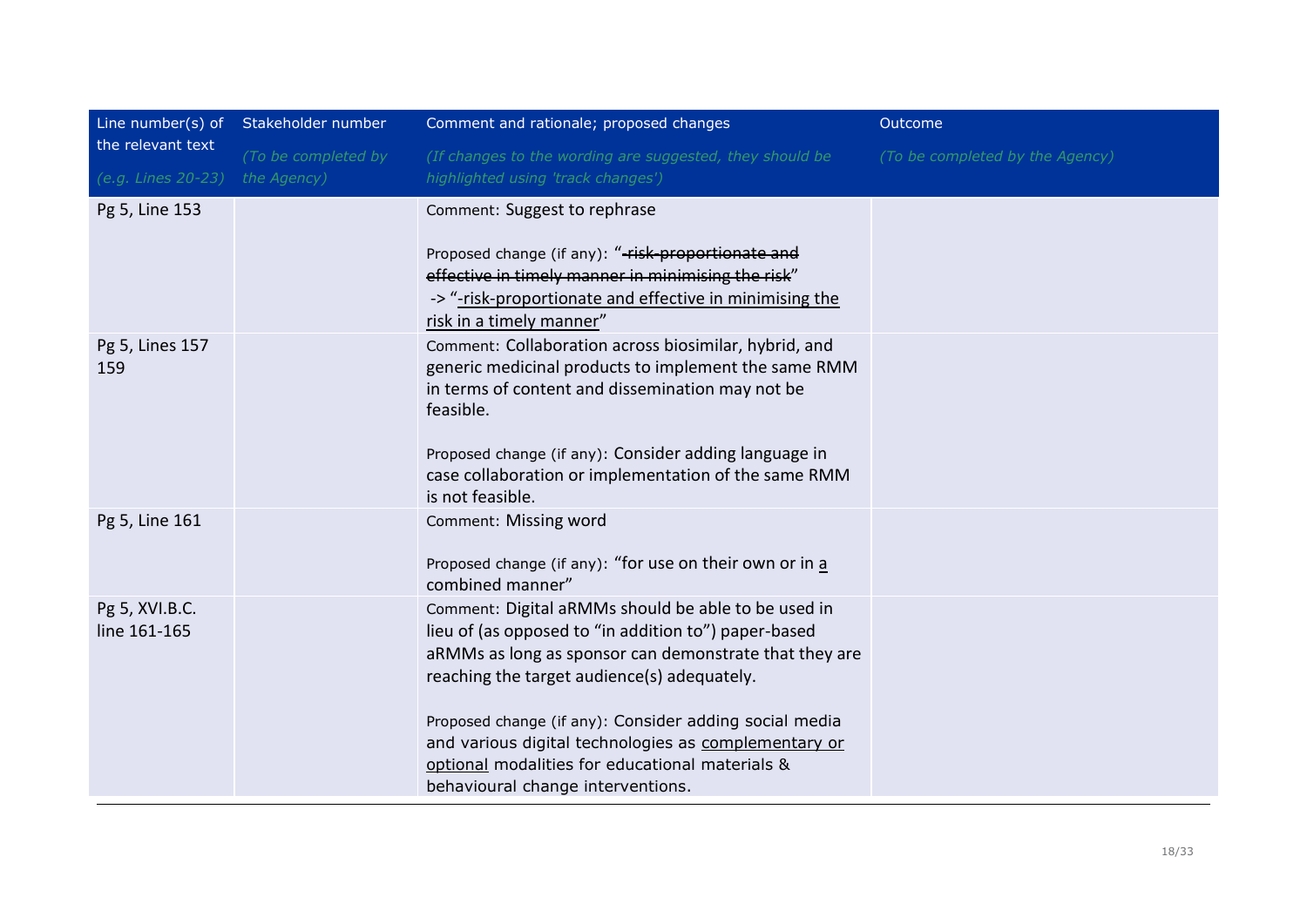|                        | Line number(s) of Stakeholder number | Comment and rationale; proposed changes                                                                                                                                                                                                                                                                                                                                                                                                                                                                                                                                                                                                                                                                                                                                    | Outcome                         |
|------------------------|--------------------------------------|----------------------------------------------------------------------------------------------------------------------------------------------------------------------------------------------------------------------------------------------------------------------------------------------------------------------------------------------------------------------------------------------------------------------------------------------------------------------------------------------------------------------------------------------------------------------------------------------------------------------------------------------------------------------------------------------------------------------------------------------------------------------------|---------------------------------|
| the relevant text      | (To be completed by                  | (If changes to the wording are suggested, they should be                                                                                                                                                                                                                                                                                                                                                                                                                                                                                                                                                                                                                                                                                                                   | (To be completed by the Agency) |
| (e.g. Lines 20-23)     | the Agency)                          | highlighted using 'track changes')                                                                                                                                                                                                                                                                                                                                                                                                                                                                                                                                                                                                                                                                                                                                         |                                 |
| Pg 6, Line 181         |                                      | Comment: Suggest rewording to clarify<br>Proposed change (if any): "concerns(s)"; "when the<br>objectives of RMM" -> "when the risk minimisation                                                                                                                                                                                                                                                                                                                                                                                                                                                                                                                                                                                                                           |                                 |
| Pg 6 Lines 182-<br>185 |                                      | objectives"<br>Comment: Educational material should be adapted to the<br>target audience. When developing educational materials,<br>it is therefore encouraged, where possible, to engage<br>with healthcare professionals and patient<br>representatives and user-test proposed materials for<br>readability, accessibility, adequacy and user friendliness<br>of formats (e.g. colours, font type/size) as well as of<br>channels in the target population -><br>In the adaptation of RMM material for educational<br>purposes could this include social media?<br>Proposed change (if any): Consider adding social media<br>and various digital technologies as complementary or<br>optional modalities for educational materials &<br>behavioral change interventions. |                                 |
| Pg 6, Line 187         |                                      | Comment: "Up-to-date" is open to interpretation as to<br>what is considered up to date.<br>Proposed change (if any): The EMs should be "consistent"<br>with the current SmPC, as soon as practicable"                                                                                                                                                                                                                                                                                                                                                                                                                                                                                                                                                                      |                                 |
| Pg 6, Line 198         |                                      | Comment: Rephrase                                                                                                                                                                                                                                                                                                                                                                                                                                                                                                                                                                                                                                                                                                                                                          |                                 |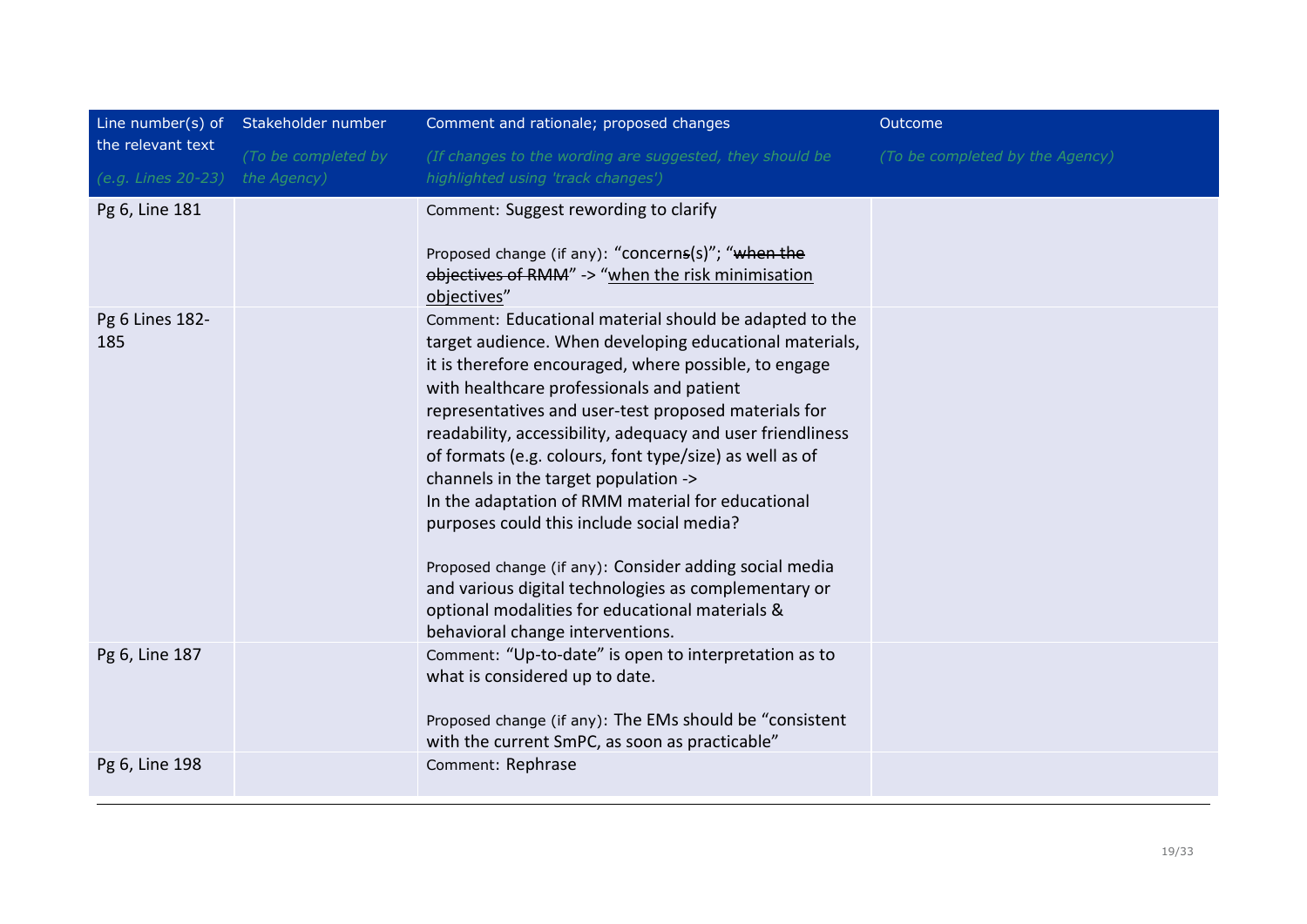|                                         | Line number(s) of Stakeholder number | Comment and rationale; proposed changes                                                                                                                                                                                                                                                                                                                                                                                                                                                                                                                                                                                                        | Outcome                         |
|-----------------------------------------|--------------------------------------|------------------------------------------------------------------------------------------------------------------------------------------------------------------------------------------------------------------------------------------------------------------------------------------------------------------------------------------------------------------------------------------------------------------------------------------------------------------------------------------------------------------------------------------------------------------------------------------------------------------------------------------------|---------------------------------|
| the relevant text<br>(e.g. Lines 20-23) | (To be completed by<br>the Agency)   | (If changes to the wording are suggested, they should be<br>highlighted using 'track changes')                                                                                                                                                                                                                                                                                                                                                                                                                                                                                                                                                 | (To be completed by the Agency) |
|                                         |                                      | Proposed change (if any): "A sStatement"                                                                                                                                                                                                                                                                                                                                                                                                                                                                                                                                                                                                       |                                 |
| Pg 7, Line 236                          |                                      | Comment: While we appreciate the attempt to use<br>uniform language to describe the educational materials,<br>there may be instances where it is more useful/clear to<br>the stakeholder to use a more descriptive term, such as<br>dosing guides or pharmacy posters.<br>Proposed change (if any): Consider allowing modifiers,<br>perhaps only to "Healthcare Educational Guide--<br>[pharmacy poster]" when needed<br>Consider adding "A Checklist can be specific to certain<br>patient types, for example, for drugs contraindicated<br>before or during pregnancy, the Checklist could be 'for<br>Women of Childbearing Potential' only. |                                 |
| Pg 9, Line 301-2                        |                                      | Comment: Test kits would also be recommended without<br>other additional RMMs<br>Proposed change (if any): Delete Lines 301-2                                                                                                                                                                                                                                                                                                                                                                                                                                                                                                                  |                                 |
| Pg 10, Line 338,<br><b>Title</b>        |                                      | Comment: Should "safety" be added to Patient Cards to<br>clarify risk minimisation intent?<br>Proposed change (if any): This should read "patient safety<br>card" since the goal is to inform about a medicinal<br>product risk and is used as a risk minimisation tool                                                                                                                                                                                                                                                                                                                                                                        |                                 |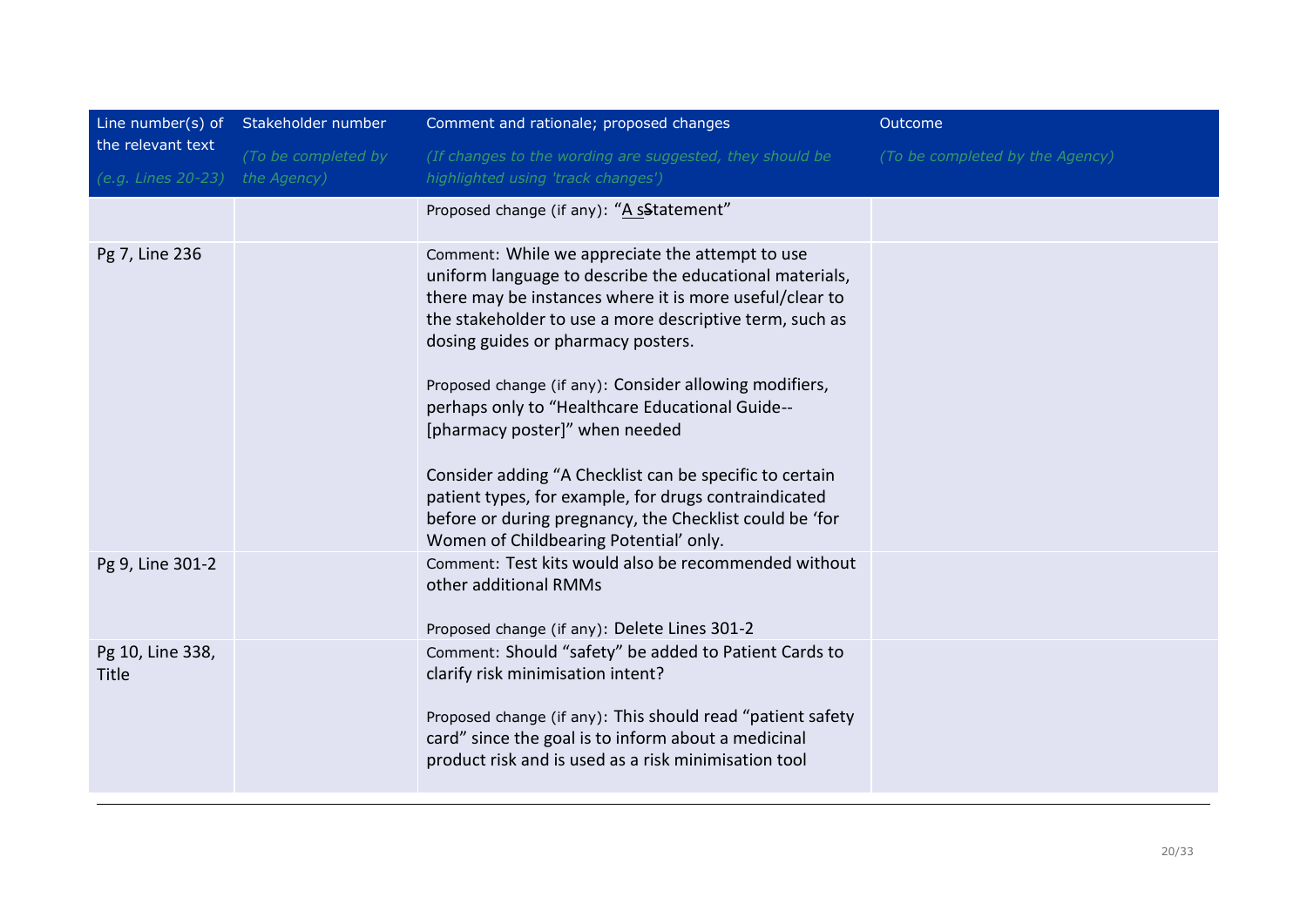|                                         | Line number(s) of Stakeholder number | Comment and rationale; proposed changes                                                                                                                                                                                                                                                                                                                                                                                                                                                                                                                                                                                                    | Outcome                         |
|-----------------------------------------|--------------------------------------|--------------------------------------------------------------------------------------------------------------------------------------------------------------------------------------------------------------------------------------------------------------------------------------------------------------------------------------------------------------------------------------------------------------------------------------------------------------------------------------------------------------------------------------------------------------------------------------------------------------------------------------------|---------------------------------|
| the relevant text<br>(e.g. Lines 20-23) | (To be completed by<br>the Agency)   | (If changes to the wording are suggested, they should be<br>highlighted using 'track changes')                                                                                                                                                                                                                                                                                                                                                                                                                                                                                                                                             | (To be completed by the Agency) |
| Pg 10, Line 348                         |                                      | Comment:<br>Proposed change (if any): patient concerned                                                                                                                                                                                                                                                                                                                                                                                                                                                                                                                                                                                    |                                 |
| Pg 13, Line 422-<br>423                 |                                      | Comment: Suggest to delete "to all these products"<br>because it may not apply to all product formulations<br>Proposed change (if any): Whenever more than one<br>medicinal product contains the same active substance<br>and the same messages of the patient card, it is<br>recommended that marketing authorisation holders                                                                                                                                                                                                                                                                                                             |                                 |
| Pg13, Line 424-<br>425                  |                                      | Comment: The issue with the active substance is that<br>patients tend to remember the brand name of their<br>product better than the active substance.<br>Proposed change (if any): Recommend allowing both the<br>brand and active substance on patient-directed<br>materials; perhaps the brand name could be limited to<br>the first appearance of the product on each patient<br>material if there are significant concerns. However given<br>the goal of these materials is fundamentally to increase<br>patient safety, allowing more than one use of the brand<br>name may be beneficial to patient comprehension and<br>retention. |                                 |
| Pg 14, line 477                         |                                      | Comment:<br>Proposed change (if any): Suggest to clarify that accredited                                                                                                                                                                                                                                                                                                                                                                                                                                                                                                                                                                   |                                 |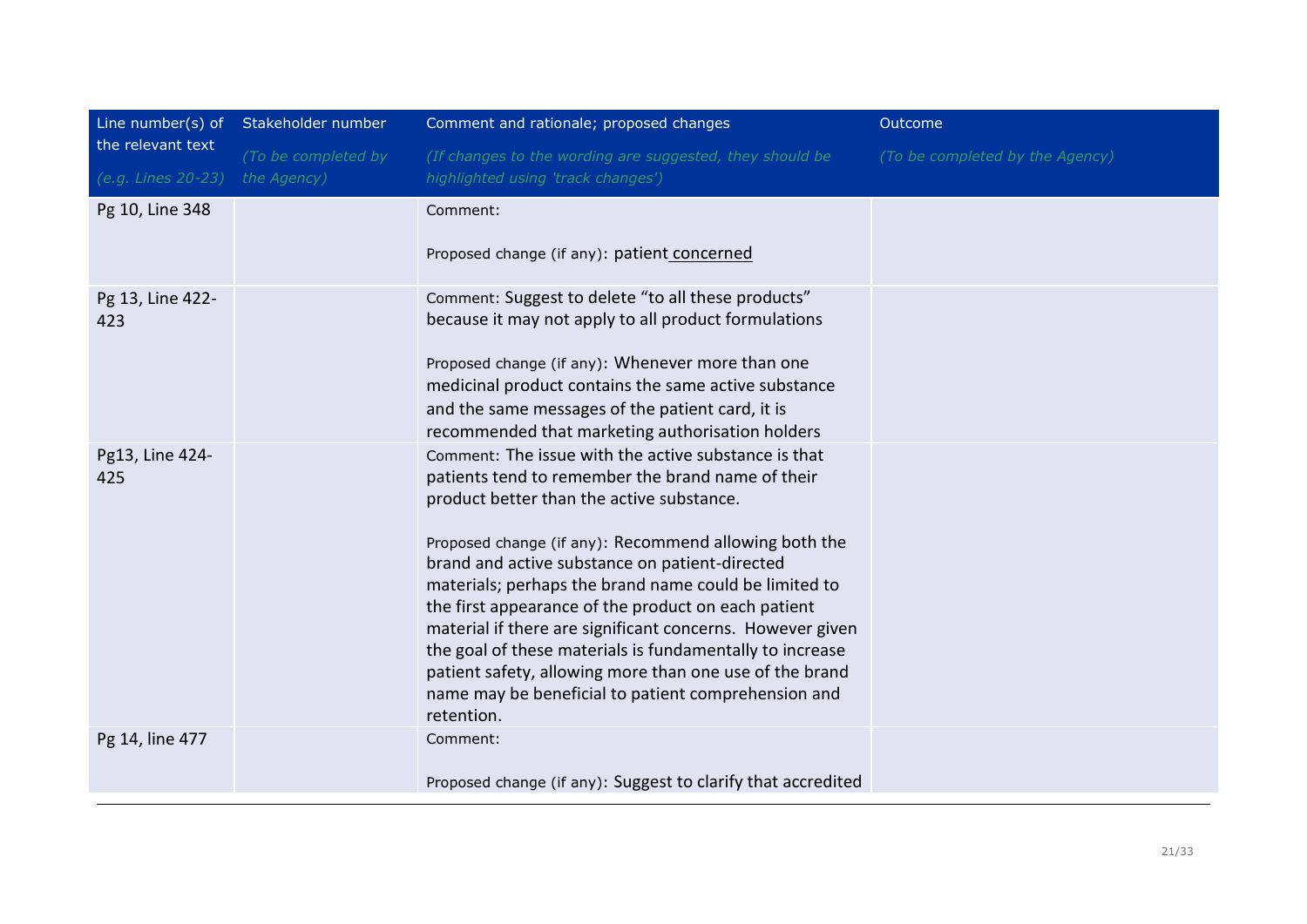|                                         | Line number(s) of Stakeholder number | Comment and rationale; proposed changes                                                                                                                                                                                                                                                                                                                                    | Outcome                         |
|-----------------------------------------|--------------------------------------|----------------------------------------------------------------------------------------------------------------------------------------------------------------------------------------------------------------------------------------------------------------------------------------------------------------------------------------------------------------------------|---------------------------------|
| the relevant text<br>(e.g. Lines 20-23) | (To be completed by<br>the Agency)   | (If changes to the wording are suggested, they should be<br>highlighted using 'track changes')                                                                                                                                                                                                                                                                             | (To be completed by the Agency) |
|                                         |                                      |                                                                                                                                                                                                                                                                                                                                                                            |                                 |
|                                         |                                      | centers can train their own HCPs (newly hired HCPs,<br>refresher training, etc.) using the current aRMM training<br>materials (vs. requirement for MAH to provide all<br>training directly)                                                                                                                                                                                |                                 |
| Pg 15, line 496                         |                                      | Comment: There is published evidence that the most<br>preferred senders of safety information were NCAs and<br>professional bodies (deVries et al; Drug Saf<br>2017;40(8):729-42).                                                                                                                                                                                         |                                 |
|                                         |                                      | Proposed change (if any): Suggest to add that<br>dissemination to the memberships of applicable learned<br>societies is encouraged.                                                                                                                                                                                                                                        |                                 |
| Pg 16, Line 542                         |                                      | Comment: "within 5 years to assess the overall<br>effectiveness" Given the long delay in some countries<br>to obtain reimbursement, it is not clear if this 'clock'<br>starts at first approval or reimbursement, and thus may<br>only represent 1-2 years of RMM dissemination.<br>However, going well beyond the renewal may not<br>provide much additional information. |                                 |
|                                         |                                      | Proposed change (if any): suggest, "within 5 years to<br>assess the overall effectiveness or as available in time<br>for the evaluation of the renewal of a MA."<br>In addition, suggest clarifying whether these programs                                                                                                                                                 |                                 |
|                                         |                                      | should continue on after the 5 year renewal, or upon                                                                                                                                                                                                                                                                                                                       |                                 |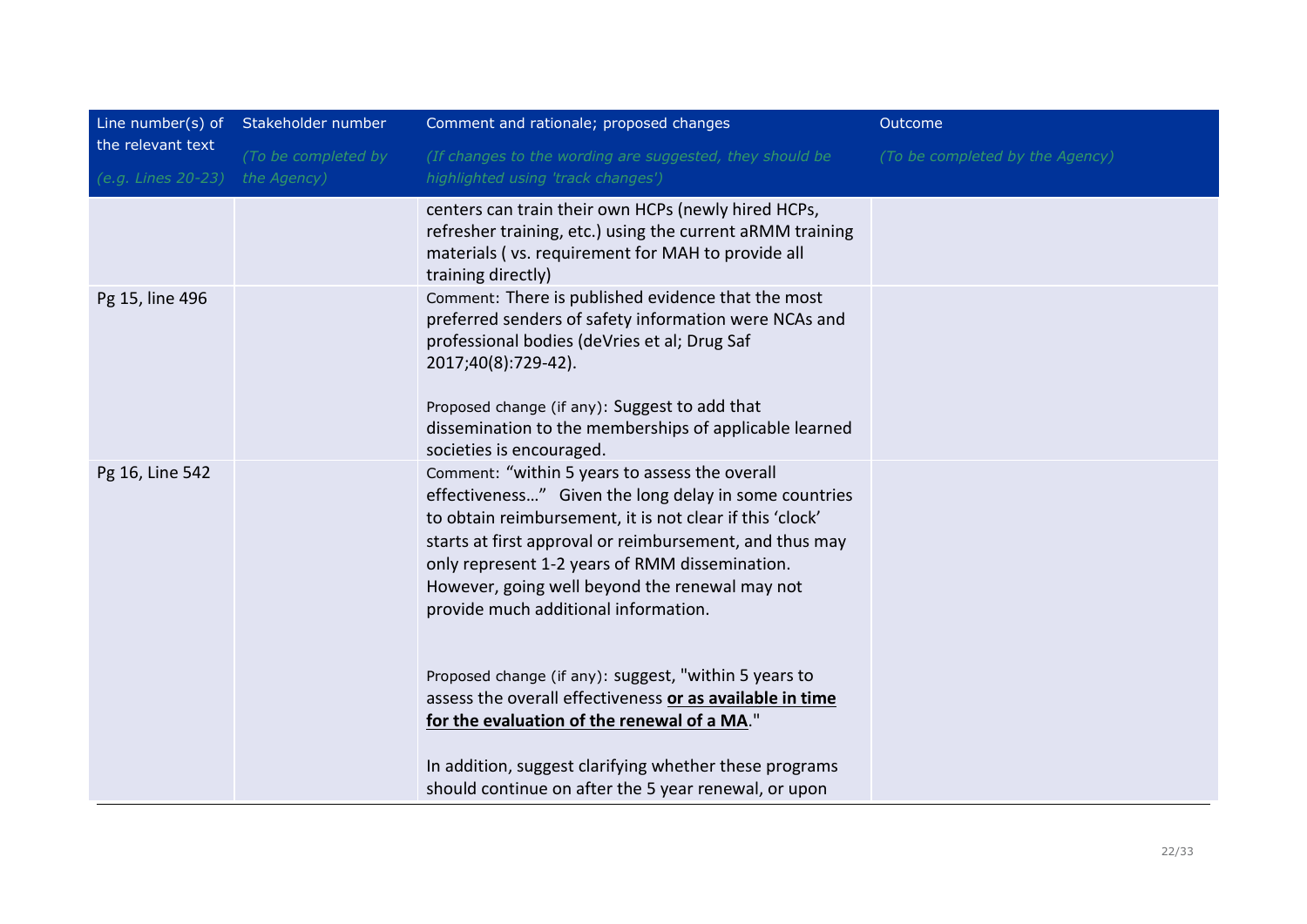|                                               | Line number(s) of Stakeholder number | Comment and rationale; proposed changes                                                                                                                                                                                                                                                                                                                                                                                                                     | Outcome                         |
|-----------------------------------------------|--------------------------------------|-------------------------------------------------------------------------------------------------------------------------------------------------------------------------------------------------------------------------------------------------------------------------------------------------------------------------------------------------------------------------------------------------------------------------------------------------------------|---------------------------------|
| the relevant text<br>(e.g. Lines 20-23)       | (To be completed by<br>the Agency)   | (If changes to the wording are suggested, they should be<br>highlighted using 'track changes')                                                                                                                                                                                                                                                                                                                                                              | (To be completed by the Agency) |
|                                               |                                      | what grounds they can be stopped.<br>Suggest to propose timelines applicable to the specific<br>medicinal product or indication (for example, shorter for<br>vaccines like COVID-19, longer as applicable for long-<br>term outcomes like dementia following administration of<br>radiodiagnostics for breast cancer.                                                                                                                                       |                                 |
| Pg 16, Line 552                               |                                      | Comment:<br>Proposed change (if any): undue burden of RMMs on the<br>patient, healthcare professional, healthcare system or<br>MAH;                                                                                                                                                                                                                                                                                                                         |                                 |
| Pg 16, Line 562                               |                                      | Comment:<br>Proposed change (if any): that simultaneous events such<br>as changes in clinical guidelines, reimbursement policies,<br>events impacting healthcare (e.g. pandemic events)                                                                                                                                                                                                                                                                     |                                 |
| Pg 18, XVI.B.5.2<br>Line 576, Figure<br>XVI.1 |                                      | Comment: This is not a comprehensive depiction of RMM<br>evaluation considerations. It does not include<br>consideration of the program design and how that should<br>be integrated with the evaluation planning; it does not<br>address the context and setting of the intervention and<br>the characteristics of the implementing organizations and<br>individuals; and it does not address sustainability, and<br>impact on patient access to treatment. |                                 |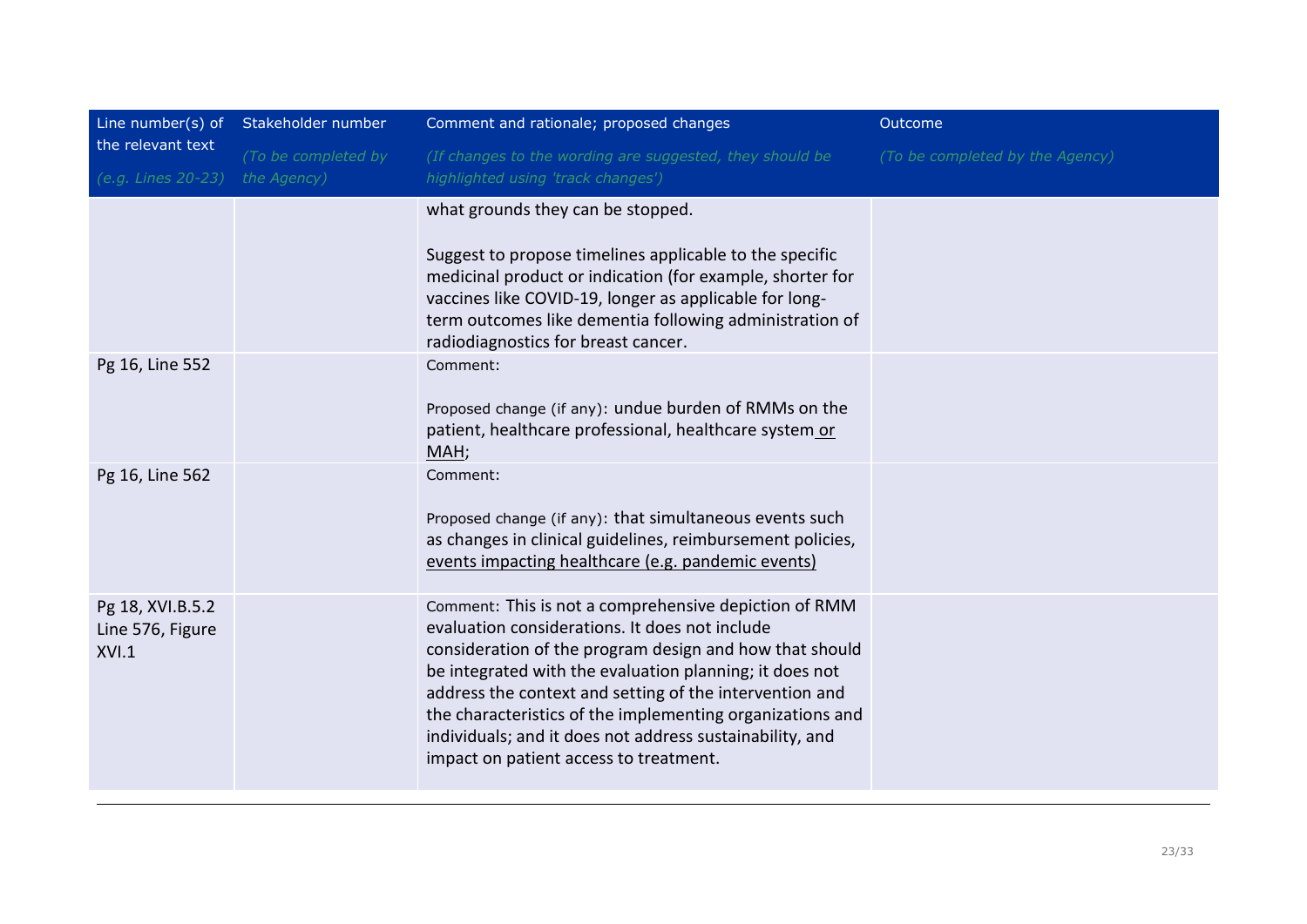|                                         | Line number(s) of Stakeholder number | Comment and rationale; proposed changes                                                                                                                                                                                                                                                           | Outcome                         |
|-----------------------------------------|--------------------------------------|---------------------------------------------------------------------------------------------------------------------------------------------------------------------------------------------------------------------------------------------------------------------------------------------------|---------------------------------|
| the relevant text<br>(e.g. Lines 20-23) | (To be completed by<br>the Agency)   | (If changes to the wording are suggested, they should be<br>highlighted using 'track changes')                                                                                                                                                                                                    | (To be completed by the Agency) |
|                                         |                                      | Proposed change (if any): Refer to Figure 1. in Smith MY<br>et., The RIMES Statement. Drug Safety 2018; 41:389-<br>401.- for a more comprehensive set of domains to be<br>assessed.                                                                                                               |                                 |
| Pg 18, line 581                         |                                      | Comment:<br>Proposed change (if any): scope and objectives                                                                                                                                                                                                                                        |                                 |
| Pg 18, Line 587                         |                                      | Comment: Unclear statement: "Qualitative research is<br>useful for defining the objectives of quantitative<br>research"<br>Proposed change (if any): Suggest to delete or re-consider,<br>as it may be misunderstood                                                                              |                                 |
| Pg 18, Line 593                         |                                      | Comment:<br>Proposed change (if any): placing undue burden on<br>healthcare systems or patients or MAH                                                                                                                                                                                            |                                 |
| Pg 20, Line 630                         |                                      | Comment: Unclear wording: presuming that the intention<br>is to talk about "the targeted HCPs and patients"<br>Otherwise, the phrasing should be:<br>Proposed change (if any): "needs to be feasible and the<br>targeted" or "needs to be feasible and targeted, and<br>healthcare professionals" |                                 |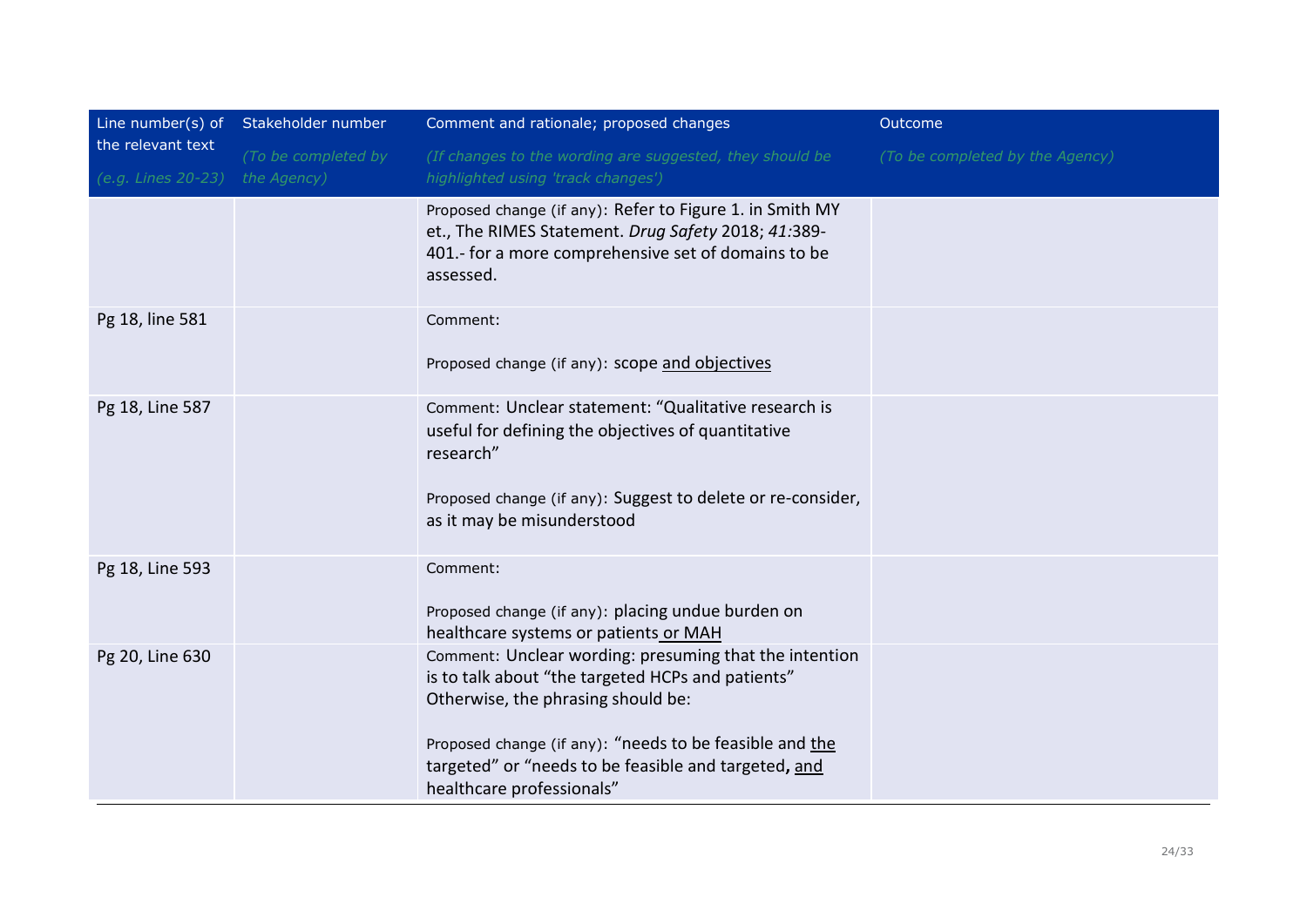|                                                 | Line number(s) of Stakeholder number | Comment and rationale; proposed changes                                                                                                                                                                                                                                                                 | Outcome                         |
|-------------------------------------------------|--------------------------------------|---------------------------------------------------------------------------------------------------------------------------------------------------------------------------------------------------------------------------------------------------------------------------------------------------------|---------------------------------|
| the relevant text                               | (To be completed by                  | (If changes to the wording are suggested, they should be                                                                                                                                                                                                                                                | (To be completed by the Agency) |
| (e.g. Lines 20-23)                              | the Agency)                          | highlighted using 'track changes')                                                                                                                                                                                                                                                                      |                                 |
|                                                 |                                      |                                                                                                                                                                                                                                                                                                         |                                 |
| Pg 20, Line 651                                 |                                      | Comment:                                                                                                                                                                                                                                                                                                |                                 |
|                                                 |                                      | Proposed change (if any): Additional data analyses may<br>also identify enablers or barriers for intended<br>behavioural changes                                                                                                                                                                        |                                 |
| Pg 20, Line 653,<br>again on<br>Pg 21, Line 682 |                                      | Comment: "a regulatory action" sounds like there is no<br>MAH involvement in the matter. Similar to an earlier<br>comment, perhaps rephrase to "the RMM"                                                                                                                                                |                                 |
|                                                 |                                      | Proposed change (if any): "a regulatory action the RMM"                                                                                                                                                                                                                                                 |                                 |
| P 21, Lines 673-<br>676                         |                                      | Comment: Changes in proportion of the SEVERITY of an<br>outcome can be an important quant measure - especially<br>since some patients may be willing to accept the risk,<br>and/or the risk is unavoidable, but the aRMM might be<br>deemed 'effective' if the # of severe cases is<br>reduced/avoided. |                                 |
|                                                 |                                      | Proposed change (if any): Add incidence rate of the risk by<br>severity or similar                                                                                                                                                                                                                      |                                 |
| Pg 21, Line 688                                 |                                      | Comment:<br>Proposed change (if any): "should provide evidence to<br>regulators to determine"                                                                                                                                                                                                           |                                 |
| Pg 22, Line 698-<br>700                         |                                      | Comment: "Indicators for success or failure should be<br>determined a priori and on a case by case basis.                                                                                                                                                                                               |                                 |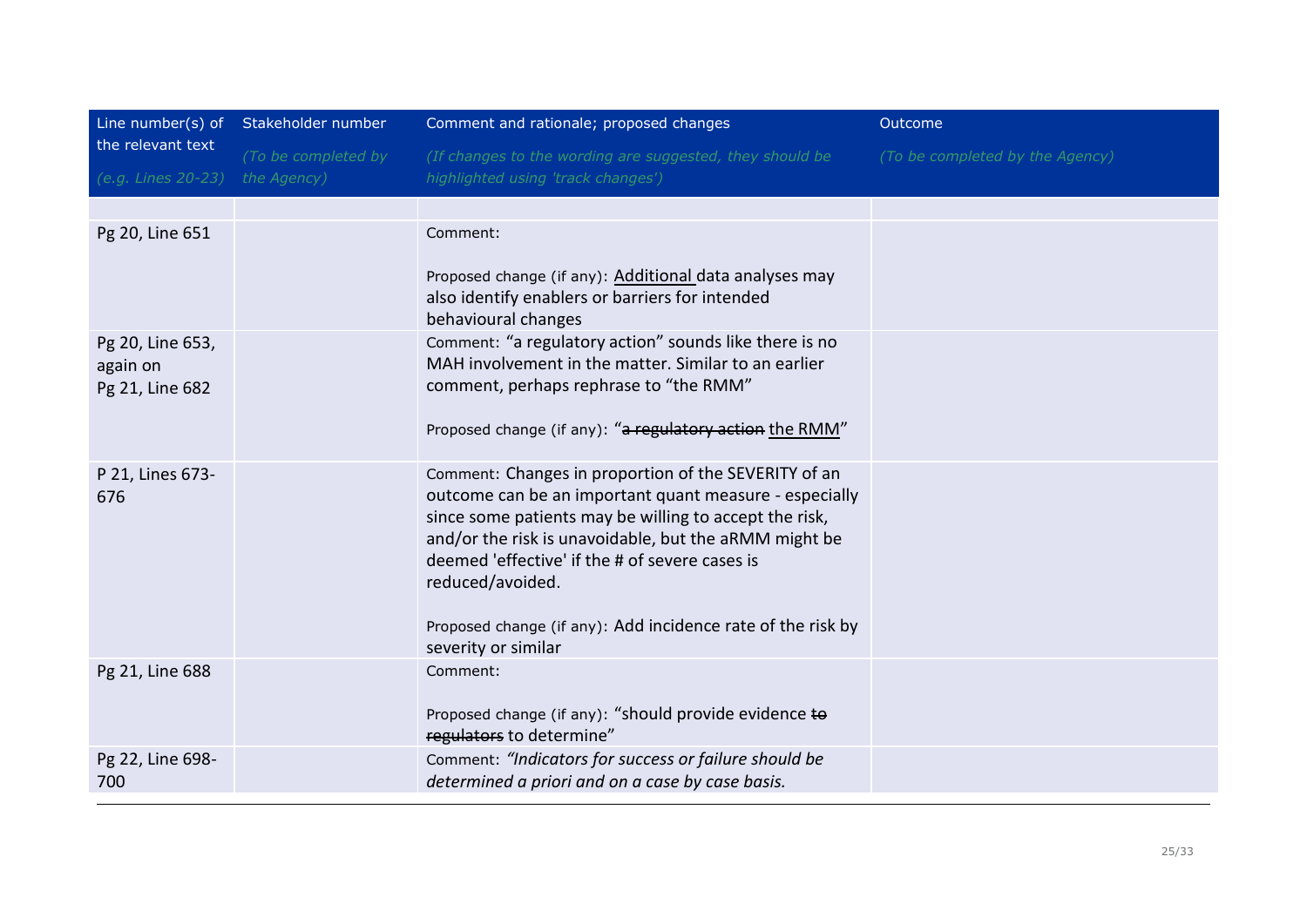| Line number(s) of                       | Stakeholder number                 | Comment and rationale; proposed changes                                                                                                                                                                                                                                                                                                                                                                                                                                                                                                                                                                                                                                              | Outcome                         |
|-----------------------------------------|------------------------------------|--------------------------------------------------------------------------------------------------------------------------------------------------------------------------------------------------------------------------------------------------------------------------------------------------------------------------------------------------------------------------------------------------------------------------------------------------------------------------------------------------------------------------------------------------------------------------------------------------------------------------------------------------------------------------------------|---------------------------------|
| the relevant text<br>(e.g. Lines 20-23) | (To be completed by<br>the Agency) | (If changes to the wording are suggested, they should be<br>highlighted using 'track changes')                                                                                                                                                                                                                                                                                                                                                                                                                                                                                                                                                                                       | (To be completed by the Agency) |
|                                         |                                    | Threshold values may be defined by using for example<br>baseline or historical data, expected frequency in<br>comparable populations or of comparable risks"<br>A priori definition may not be feasible, example Tysabri<br>Proposed change (if any): Indicators for success or failure<br>of RMM                                                                                                                                                                                                                                                                                                                                                                                    |                                 |
| Pg 22, Line 706                         |                                    | Comment: Table XVI.3.: Factors to be considered when<br>determining success or failure 706 of regulatory actions:<br>Section on Risk<br>Proposed change (if any): It should be expressed that risk<br>has to be assessed in the context of the benefit                                                                                                                                                                                                                                                                                                                                                                                                                               |                                 |
| Pg 22, Lines 711-<br>712                |                                    | Comment: While we appreciate the EMA's suggestion to<br>engage with stakeholders involved in guidelines and<br>treatment standards, further specificity about who<br>should be responsible (MAH vs. EMA) should be engaging<br>with these societies would be welcome. As the EMA can<br>understand, there are many instances where Industry is<br>kept at arms' length, and having a regulatory authority be<br>responsible for engaging with stakeholders may be the<br>most successful approach.<br>Proposed change (if any): Kindly clarify which entities are<br>responsible for these corrective actions, and the MAH<br>should not be held accountable when they are unable to |                                 |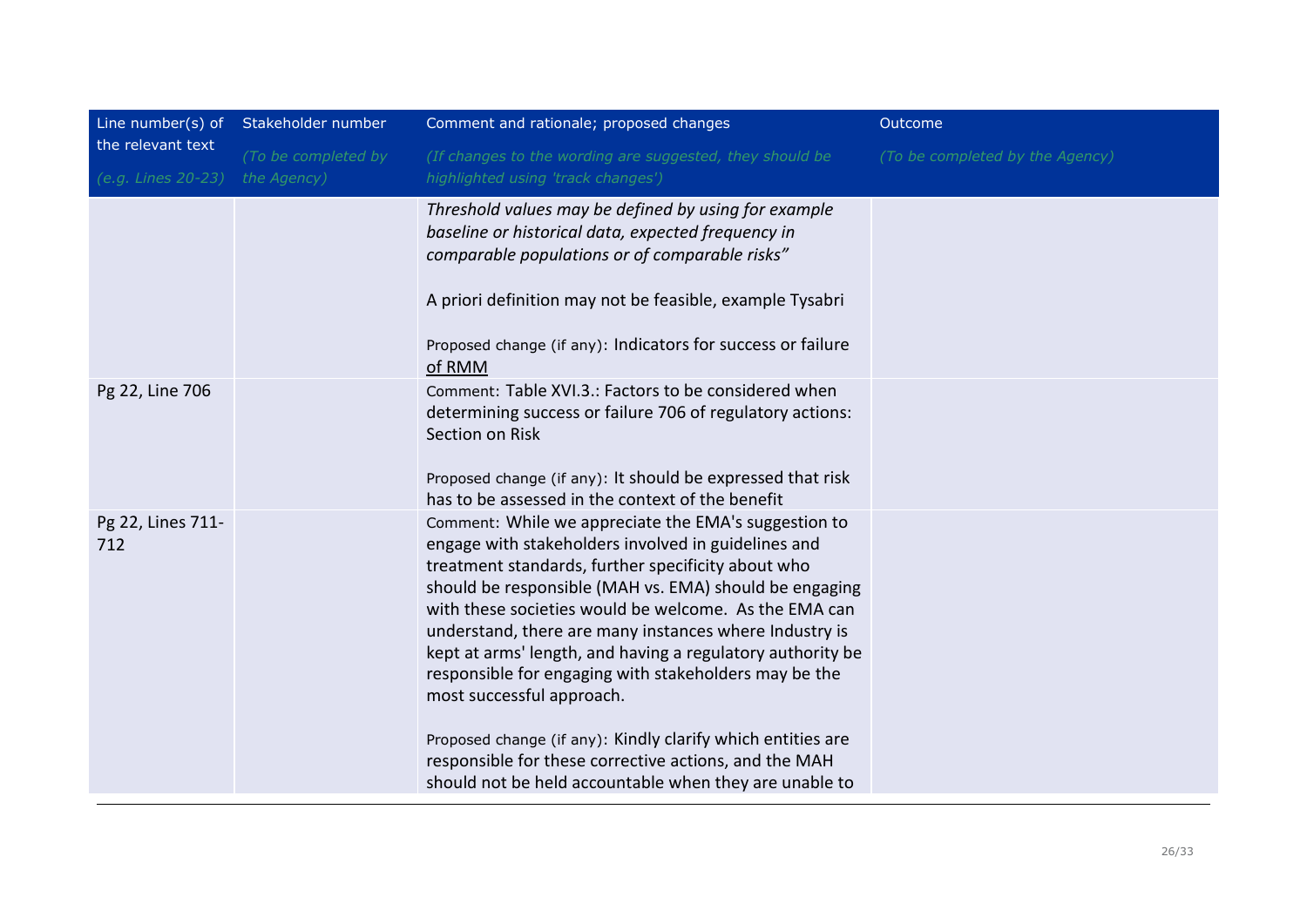| the relevant text               | Line number(s) of Stakeholder number | Comment and rationale; proposed changes                                                                                                                                                                                                                                                                                                                                                                                                                                                                                                                                        | Outcome                         |
|---------------------------------|--------------------------------------|--------------------------------------------------------------------------------------------------------------------------------------------------------------------------------------------------------------------------------------------------------------------------------------------------------------------------------------------------------------------------------------------------------------------------------------------------------------------------------------------------------------------------------------------------------------------------------|---------------------------------|
|                                 | (To be completed by                  | (If changes to the wording are suggested, they should be                                                                                                                                                                                                                                                                                                                                                                                                                                                                                                                       | (To be completed by the Agency) |
| (e.g. Lines 20-23)              | the Agency)                          | highlighted using 'track changes')                                                                                                                                                                                                                                                                                                                                                                                                                                                                                                                                             |                                 |
|                                 |                                      | influence clinical guidelines or standards.                                                                                                                                                                                                                                                                                                                                                                                                                                                                                                                                    |                                 |
| Pg 22, XVI.B.6<br>lines 716-718 |                                      | Comment: Coordination of effectiveness evaluation<br>across medicinal products containing the same active<br>substance<br>Proposed change (if any): How are sponsors to collaborate<br>in instances where generics, biosimilars, or hybrids etc<br>have been authorised? Will the EMA offer examples or<br>models of how such collaboration should occur?                                                                                                                                                                                                                      |                                 |
| pg 23-24, Line<br>719 - 728     |                                      | Comment: Comment on 719-726<br>Is it a fair balance of the burden between originator and<br>generics ?<br>Proposed change (if any): Where PASS for evaluating RMM<br>effectiveness are required for generic, hybrid and<br>biosimilar products,<br>studies conducted jointly by all marketing authorisation<br>holders (see GVP Module VIII) are encouraged and all<br>MAHs for the relevant products must be able to<br>demonstrate their attempts to agree on a study strategy<br>with the other MAHs. This is in order to minimise the<br>burden on the healthcare systems. |                                 |
| Pg 24, Line 738                 |                                      | Comment:<br>Proposed change (if any): "RMPs for initial"                                                                                                                                                                                                                                                                                                                                                                                                                                                                                                                       |                                 |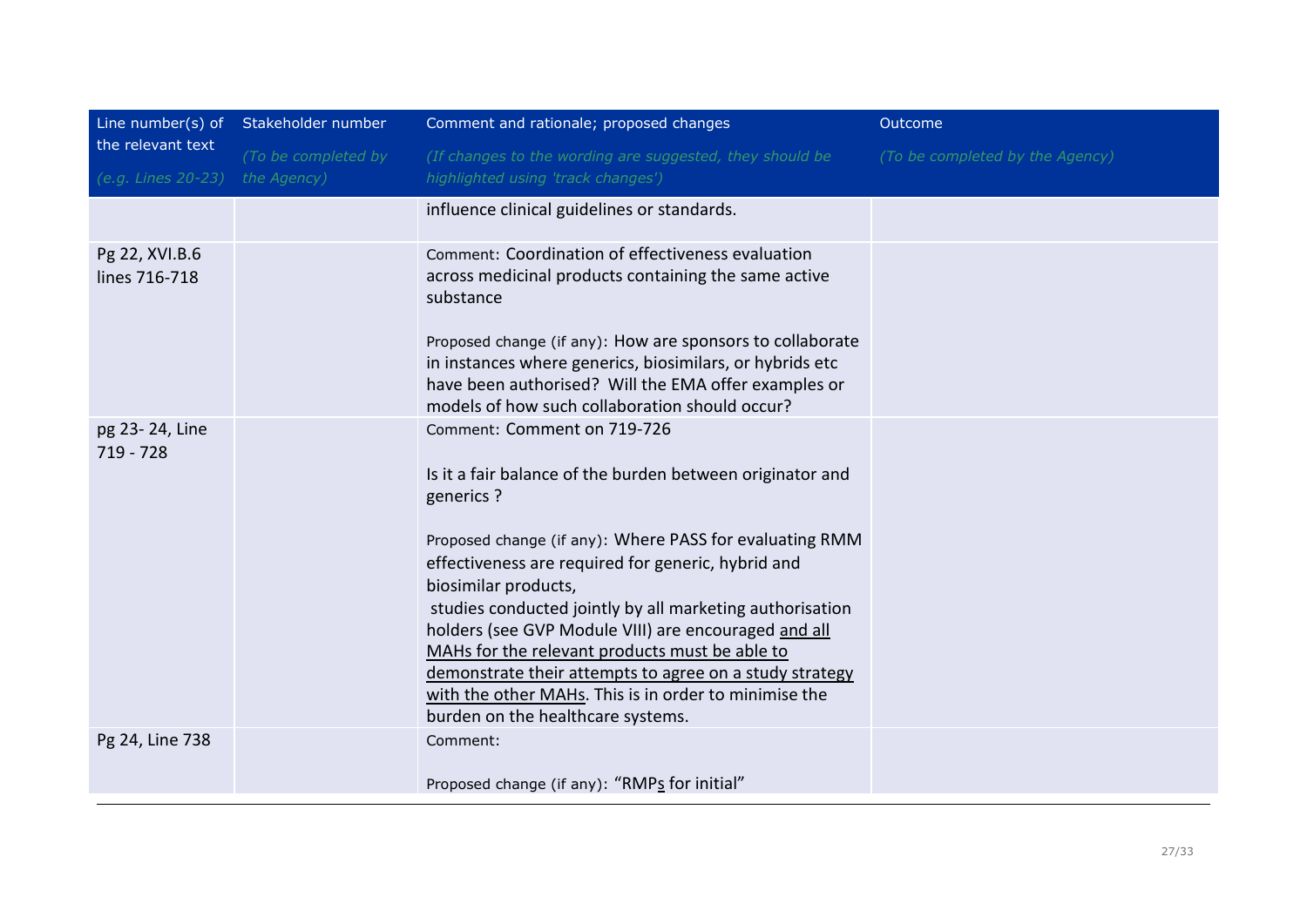|                                         | Line number(s) of Stakeholder number | Comment and rationale; proposed changes                                                                                                                                                                                             | Outcome                         |
|-----------------------------------------|--------------------------------------|-------------------------------------------------------------------------------------------------------------------------------------------------------------------------------------------------------------------------------------|---------------------------------|
| the relevant text<br>(e.g. Lines 20-23) | (To be completed by<br>the Agency)   | (If changes to the wording are suggested, they should be<br>highlighted using 'track changes')                                                                                                                                      | (To be completed by the Agency) |
|                                         |                                      |                                                                                                                                                                                                                                     |                                 |
| Pg 24, Line 742                         |                                      | Comment:                                                                                                                                                                                                                            |                                 |
|                                         |                                      | Proposed change (if any): "lifecycle of the product"                                                                                                                                                                                |                                 |
| Pg 24, Line 750                         |                                      | Comment:                                                                                                                                                                                                                            |                                 |
|                                         |                                      | Proposed change (if any): "the healthcare professionals<br>have learned about how to mitigate"                                                                                                                                      |                                 |
| Pg 25, Line 767                         |                                      | Comment:                                                                                                                                                                                                                            |                                 |
|                                         |                                      | Proposed change (if any): medical adequacy, data and<br>scientific integrity                                                                                                                                                        |                                 |
| Pg 25, Line 773                         |                                      | Comment:                                                                                                                                                                                                                            |                                 |
|                                         |                                      | Proposed change (if any): Please elaborate on regulators'<br>expectation regarding expired RM material                                                                                                                              |                                 |
| Pg 25, Line 782                         |                                      | Comment:                                                                                                                                                                                                                            |                                 |
|                                         |                                      | Proposed change (if any): "differently at the level in of<br>Member"                                                                                                                                                                |                                 |
| Pg 26, Line 821-                        |                                      | Comment:                                                                                                                                                                                                                            |                                 |
| 824                                     |                                      | Proposed change (if any): As per our earlier comments, we<br>have concerns both about the process (including<br>individual member state specific items in the RMP) as<br>well as the implications on potential burden, consistency, |                                 |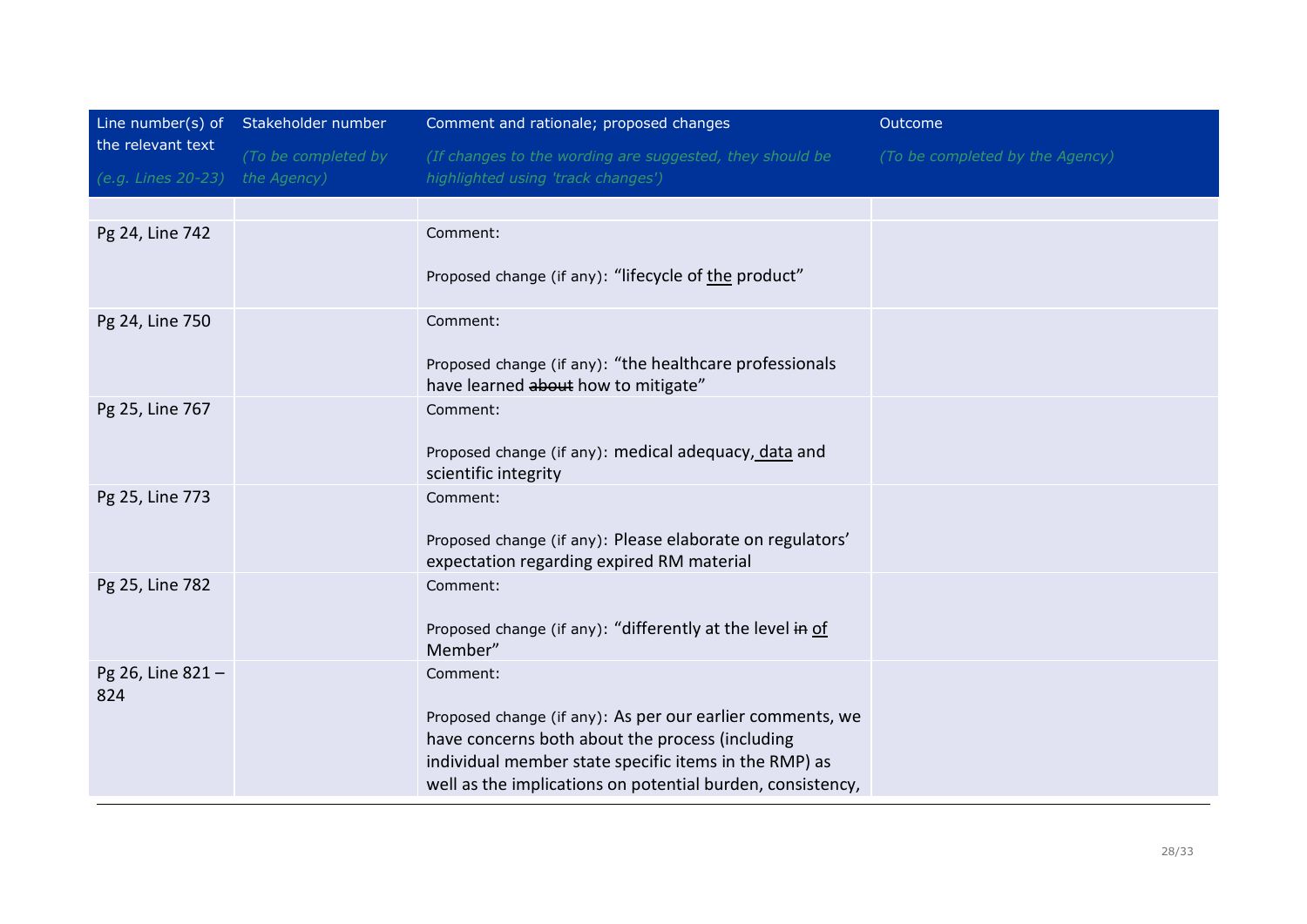| the relevant text        | Line number(s) of Stakeholder number | Comment and rationale; proposed changes                                                                                                                                                                                                                                                                                                                                                                                                                                                  | Outcome                         |
|--------------------------|--------------------------------------|------------------------------------------------------------------------------------------------------------------------------------------------------------------------------------------------------------------------------------------------------------------------------------------------------------------------------------------------------------------------------------------------------------------------------------------------------------------------------------------|---------------------------------|
|                          | (To be completed by                  | (If changes to the wording are suggested, they should be                                                                                                                                                                                                                                                                                                                                                                                                                                 | (To be completed by the Agency) |
| (e.g. Lines 20-23)       | the Agency)                          | highlighted using 'track changes')                                                                                                                                                                                                                                                                                                                                                                                                                                                       |                                 |
|                          |                                      | and effectiveness of the RMM. Previously it was<br>understood that key elements for CAPs would apply in all<br>27 Member States. As such, we suggest that only key<br>elements are included in the RMP (what the measures<br>will be, e.g., pt alert card, HCP checklist and why).<br>The selected measures (such as Patient Card, HCP<br>Brochure or Checklist, etc.) should be listed in Annex IID<br>of the Product Information along with proposed key<br>messages for each measure. |                                 |
| Pg 27, Line 829          |                                      | Comment:<br>Proposed change (if any): "The PRAC should assess as<br>appropriate protocols and results of PASS which"                                                                                                                                                                                                                                                                                                                                                                     |                                 |
| Pg 27, Line 843          |                                      | Comment:<br>Proposed change (if any): The subsequent sections may<br>benefit from increased clarity regarding resolution of<br>potentially conflicting HA decisions                                                                                                                                                                                                                                                                                                                      |                                 |
| Pg 28, Line 868          |                                      | Comment:<br>Proposed change (if any): permitted to be prescribed by<br>nurses or                                                                                                                                                                                                                                                                                                                                                                                                         |                                 |
| Pg 28, Line 889 -<br>890 |                                      | Comment: "therefore a detailed description of the forms<br>and dissemination processes in Member States to be<br>followed by the marketing authorisation holder should<br>be available within the RMP" -> does this mean that<br>Annex 6 of the RMP is this case would contain xx copies                                                                                                                                                                                                 |                                 |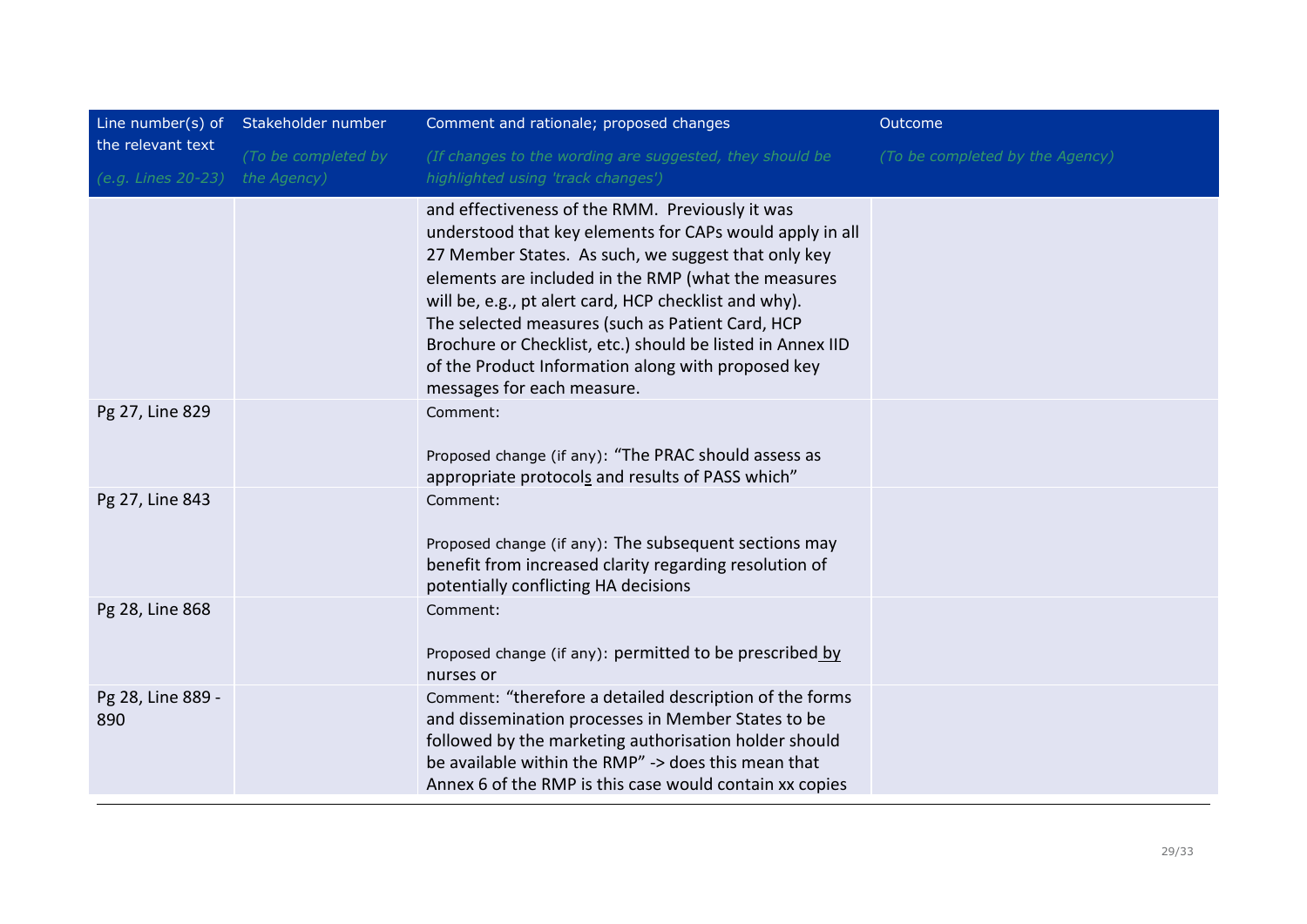|                                                     | Line number(s) of Stakeholder number | Comment and rationale; proposed changes                                                                                                                                                                                                                                                                                                                                                                                                  | Outcome                         |
|-----------------------------------------------------|--------------------------------------|------------------------------------------------------------------------------------------------------------------------------------------------------------------------------------------------------------------------------------------------------------------------------------------------------------------------------------------------------------------------------------------------------------------------------------------|---------------------------------|
| the relevant text<br>(e.g. Lines 20-23) the Agency) | (To be completed by                  | (If changes to the wording are suggested, they should be<br>highlighted using 'track changes')                                                                                                                                                                                                                                                                                                                                           | (To be completed by the Agency) |
|                                                     |                                      | of the same form but then adjusted for each applicable<br>territory? Should this also be incorporated in the next<br>update to GVP Module V?<br>Proposed change (if any): Please clarify and update GVP<br>Module V as applicable.                                                                                                                                                                                                       |                                 |
| Pg 28, Line 896 -<br>897                            |                                      | Comment: "keep them informed of any changes or issues<br>encountered in dissemination process." -> How is this<br>foreseen? To be agreed with the competent authorities<br>of the applicable Member State? This seems to imply<br>that there is an expectation to report more regularly than<br>is happening now.<br>Proposed change (if any): Suggest clarifying the expected<br>reporting intervals if this is the intent of the text. |                                 |
| Pg 29, Line 912-<br>913                             |                                      | Comment: Collaboration with healthcare professional and<br>patient organisations is missing "associations" after<br>professional, as HCP and patient organizations are<br>different<br>Proposed change (if any): Collaboration with healthcare<br>professional associations and patient organisations                                                                                                                                    |                                 |
|                                                     |                                      |                                                                                                                                                                                                                                                                                                                                                                                                                                          |                                 |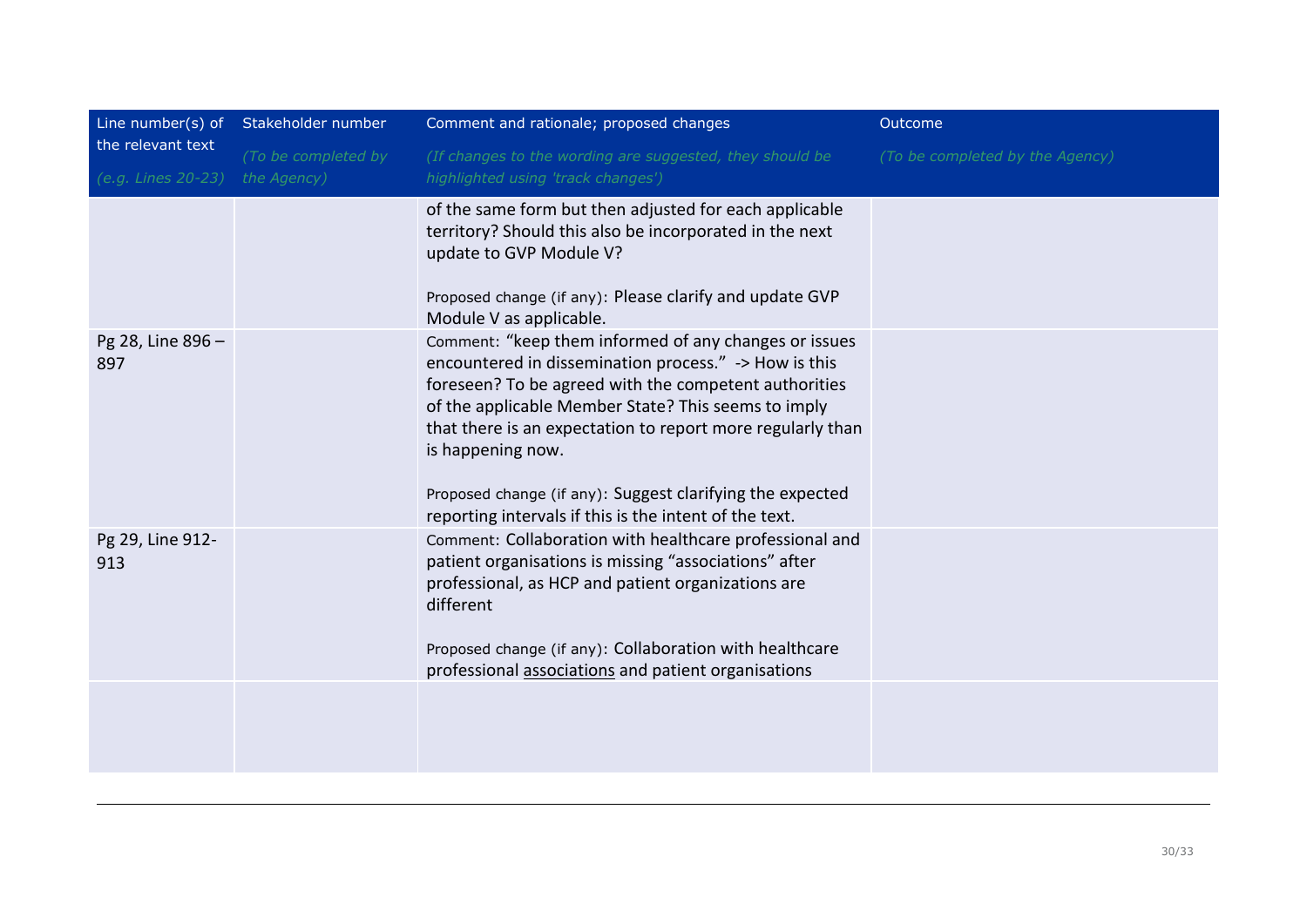| the relevant text                               | Line number(s) of Stakeholder number | Comment and rationale; proposed changes                                                                                                                                                                                                                                                                                                                                                                                                                                                                                                                                                                                                                                                                                                                                                                                                         | Outcome                         |
|-------------------------------------------------|--------------------------------------|-------------------------------------------------------------------------------------------------------------------------------------------------------------------------------------------------------------------------------------------------------------------------------------------------------------------------------------------------------------------------------------------------------------------------------------------------------------------------------------------------------------------------------------------------------------------------------------------------------------------------------------------------------------------------------------------------------------------------------------------------------------------------------------------------------------------------------------------------|---------------------------------|
|                                                 | (To be completed by                  | (If changes to the wording are suggested, they should be<br>highlighted using 'track changes')                                                                                                                                                                                                                                                                                                                                                                                                                                                                                                                                                                                                                                                                                                                                                  | (To be completed by the Agency) |
| (e.g. Lines 20-23) the Agency)                  |                                      |                                                                                                                                                                                                                                                                                                                                                                                                                                                                                                                                                                                                                                                                                                                                                                                                                                                 |                                 |
|                                                 | EU GVP Module XVI - Addendum 2       |                                                                                                                                                                                                                                                                                                                                                                                                                                                                                                                                                                                                                                                                                                                                                                                                                                                 |                                 |
| 1. General Comments                             |                                      |                                                                                                                                                                                                                                                                                                                                                                                                                                                                                                                                                                                                                                                                                                                                                                                                                                                 |                                 |
|                                                 |                                      | Reference to the RIMES Statement publication: note that<br>there is an effort underway to have RIMES Statement<br>listed on EQATOR.                                                                                                                                                                                                                                                                                                                                                                                                                                                                                                                                                                                                                                                                                                             |                                 |
|                                                 |                                      | While this guidance is appreciated, it may be complex for<br>non-epidemiologists to follow and perhaps could be best<br>to summarise the various data sources and methods, and<br>refer to more in-depth publications.                                                                                                                                                                                                                                                                                                                                                                                                                                                                                                                                                                                                                          |                                 |
| 2. Specific Comments                            |                                      |                                                                                                                                                                                                                                                                                                                                                                                                                                                                                                                                                                                                                                                                                                                                                                                                                                                 |                                 |
| Pg 3, Section<br>XVI.Add.II.2.1<br>Data Sources |                                      | Comment: Overall, the value of XVI.Add.II.2.1 as written<br>may not be clear. While it may be helpful to the general<br>reader to list the wide variety of data sources that could<br>be used to assess the effectiveness of (a)RMM, the<br>information does not seem to be provided in sufficient<br>depth to describe the nuances to assist the general<br>reader in selecting the appropriate source(s). These<br>topics are covered in much better detail in existing<br>publications.<br>While we appreciate the EMA is not trying to be<br>proscriptive, we wonder if this section would be better<br>served by simply providing a bulleted list of these<br>possible sources as examples, and noting generally that<br>each has their various strengths and weaknesses and<br>should be considered in light of the issues unique to each |                                 |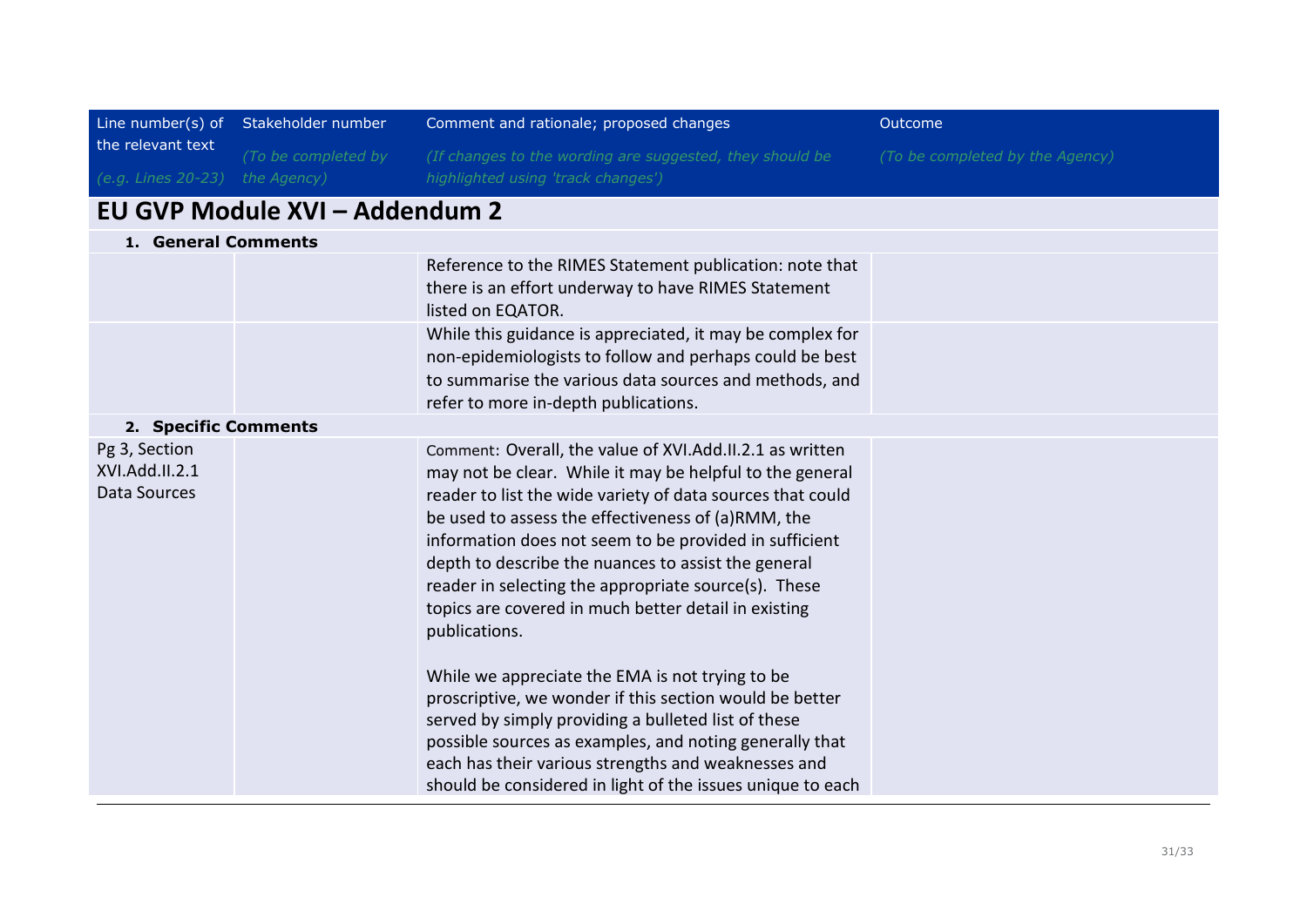|                                         | Line number(s) of Stakeholder number | Comment and rationale; proposed changes                                                                                                                                                                                                                                                                                                                                                             | Outcome                         |
|-----------------------------------------|--------------------------------------|-----------------------------------------------------------------------------------------------------------------------------------------------------------------------------------------------------------------------------------------------------------------------------------------------------------------------------------------------------------------------------------------------------|---------------------------------|
| the relevant text<br>(e.g. Lines 20-23) | (To be completed by<br>the Agency)   | (If changes to the wording are suggested, they should be<br>highlighted using 'track changes')                                                                                                                                                                                                                                                                                                      | (To be completed by the Agency) |
|                                         |                                      | product/risk situation, and provide some select<br>references for further reading.<br>Proposed change (if any): Consider condensing this<br>section into a simple bulleted list of these possible<br>sources as examples, and noting generally that each has<br>their various strengths and weaknesses and should be<br>considered in light of the issues unique to each<br>product/risk situation. |                                 |
| Pg 4, Line 106                          |                                      | Comment:<br>Proposed change (if any): "Patient registries are organised<br>systems"                                                                                                                                                                                                                                                                                                                 |                                 |
| Pg 10, Section<br>XVI.Add.II.3.3        |                                      | Comment: As above, this could be condensed into a short<br>bulleted list since many of the strengths and limitations,<br>and considerations, are best covered elsewhere in the<br>existing literature.<br>Proposed change (if any): Replace with bulleted list and<br>suggested references                                                                                                          |                                 |
| Pg12, Section<br>XVI.Add.II.3.3.5       |                                      | Comment: If this section is kept and not reduced to a<br>bullet mentioning randomized trials: Understand for<br>completeness why this should be included, but given the<br>complexity and cost of designing a randomized study<br>solely to evaluate the effectiveness, perhaps it should be<br>conveyed that this would be an approach rarely used.                                                |                                 |